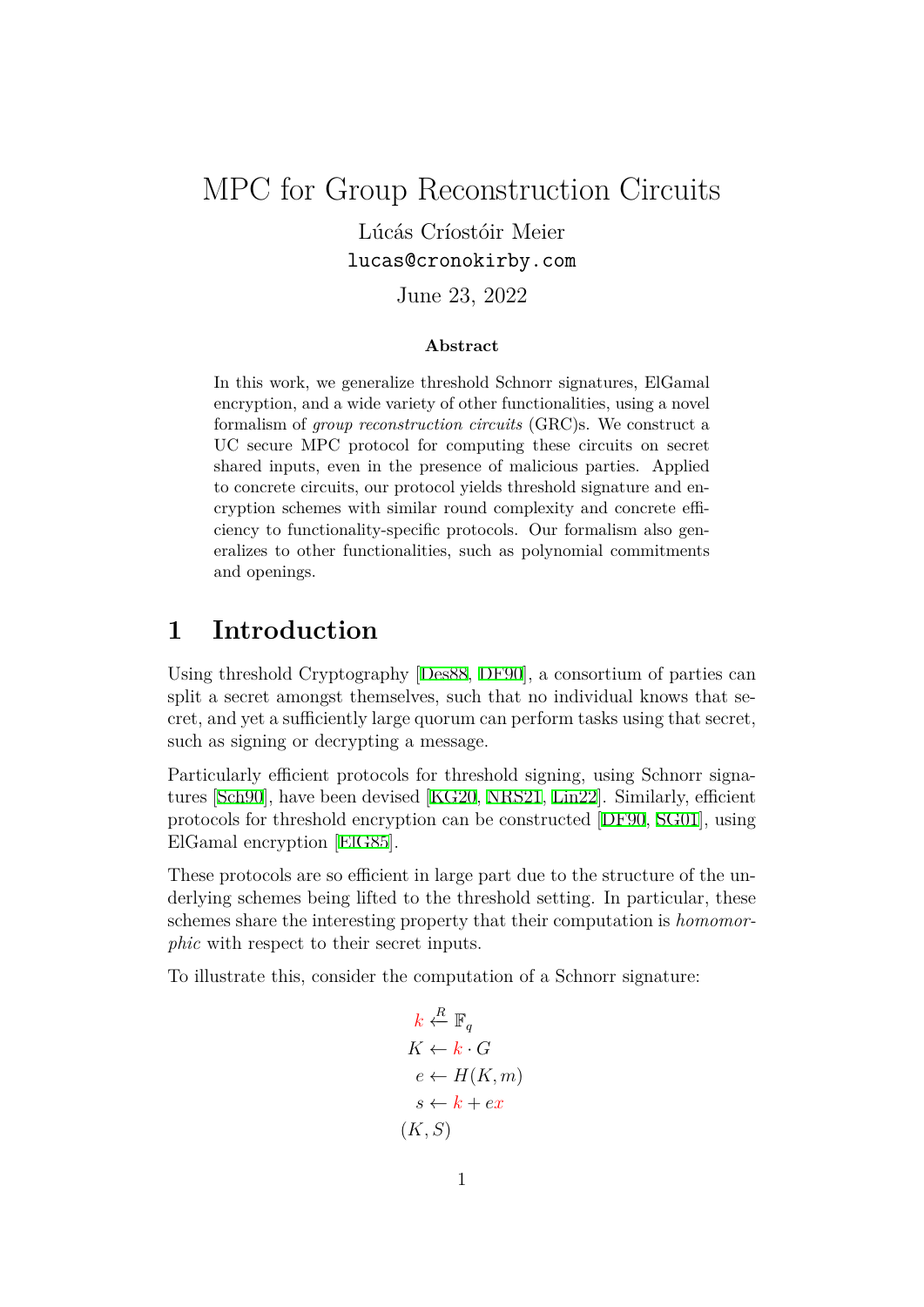Here, the secret values have been marked in red. Notice that each value we compute is linear with respect to the secrets it uses. For example, if  $k = k_0 + k_1$ , then we have  $K = k_0 \cdot G + k_1 \cdot G$ . Similarly, if  $x = x_0 + x_1$ , then we have  $s = (k_0 + e x_0) + (k_1 + e x_1)$ . This property leads to very efficient protocols when the secrets are shared linearly: each participant can individually compute their portion of the result, and then reconstruct the output together, by revealing their portions and adding them together. This computation needs to be done in stages, because the homomorphic property is sometimes broken. For example, the use of the hash function *H* in this scheme requires the parties to reconstruct *K* before proceeding with the rest of the computation.

This linear sharing of inputs is directly amenable to the threshold setting. This is because the most common method of threshold secret sharing, using polynomial interpolation [Sha79], allows for a quorum of parties to locally convert their shares into a linear sharing  $x_1 + \ldots + x_n$  of the secret.

This homomorphic property is not unique to Schnorr signatures and ElGamal encryption. In fact, [this pro](#page-27-4)perty is present among a wide variety of functionalities, including distributed key generation, as well as polynomial commitments and openings [KZG10].

In this work, we generalize these disparate functionalities, and unify them under the novel framework of *group reconstruction circuits* (GRC). These can be seen as a special class [of progr](#page-26-4)ams which precisely capture this property of staged homomorphic computation, which is what makes threshold Schnorr signatures and ElGamal encryption so efficient.

We then provide an efficient multi-party computation (MPC) protocol for computing GRCs on linearly shared inputs. In fact, our protocol provides MPC with *commitment*, in the sense that it also verifies that the inputs used correspond to publicly known commitments. We prove that our protocol is secure under concurrent composition, even in the presence of malicious participants, within the UC framework [Can01]. This proof is done in the hybrid model, using ideal functionalites for authenticated broadcast, and for turning sigma protocols into non-interactive zero-knowledge proofs of knowledge. We also make use of a group G [in w](#page-25-0)hich the discrete logarithm is presumed to be hard.

The essence of our protocol is quite simple. The computation is separated into a series of rounds. In each round, the parties locally compute their share of the output for this round, which they then send to the other participants. The output is then reconstructed by adding all of these shares together. To prevent parties from cheating, we also require that they prove, in zero-knowledge, that they correctly computed their output using in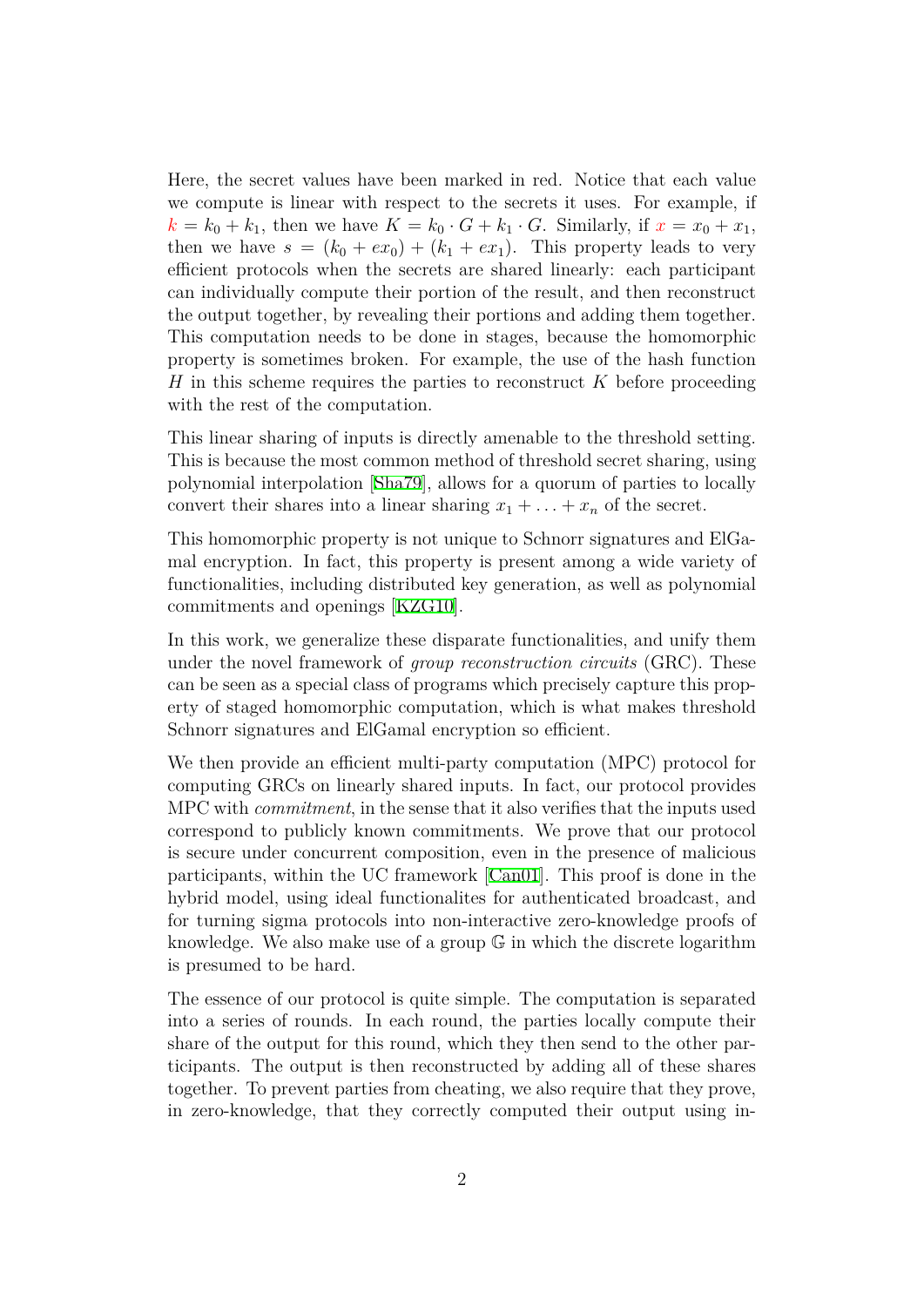puts which match their public commitments. Because this computation is homomorphic, there exists an efficient sigma protocol for these proofs [Mau09].

Finally, we provide examples of GRCs for distributed key generation, Schnorr signatures, ElGamal encryption, as well as polynomial commitments and [opening](#page-27-5)s, which then automatically yield corresponding protocols for threshold signatures, encryption, polynomial commitments, etc. The round complexity of these protocols are comparable to their functionality-specific equivalents: we can do threshold Schnorr signatures in 3 rounds, matching Lindell's scheme [Lin22], and threshold ElGamal in a single round, which is optimal.

# **2 Backgr[ound](#page-27-2)**

Throughout this paper, we let G denote a group of prime order *q*, with generators *G* and *H*. Let  $\mathbb{F}_q$  denote the scalar field associated with this group, and let  $\mathbb{Z}/(q)$  denote the additive group of elements in this field. We also define  $[n] := [1, \ldots, n]$ .

By  $\llbracket x \rrbracket$ , we denote a linear secret sharing of some group element x. This is a set  $\{x_1, \ldots, x_n\}$  such that  $\sum_i x_i = x$ .

We make heavy use of group homomorphisms throughout this paper. We let

$$
\varphi(P_1,\ldots,P_m): \mathbb{A} \to \mathbb{B}
$$

denote a homomorphism from A to B, parameterized by some public values  $P_1, \ldots, P_m$ . Commonly A will be a product of several groups  $\mathbb{G}_1, \ldots, \mathbb{G}_n$ , in which case we'd write:

$$
\varphi(P_1,\ldots,P_m)(x_1,\ldots,x_n)
$$

to denote the application of  $\varphi$  to an element  $(x_1, \ldots, x_n)$  of the product group. The public values  $P_i$  are often left implicit.

We often write products  $(x_1, \ldots, x_n)$  as a single vector  $\mathbf{x} \in \mathbb{A}^n$ . Operations between these vectors are done element-wise, so we write  $\mathbf{x} + \mathbf{y}$  for  $(x_1 + y_1, \ldots, x_n + y_n)$ , as well as  $\mathbf{x} \cdot G$  for  $(x_1 \cdot G, \ldots, x_n \cdot G)$ .

## **2.1 Pedersen Commitments**

Pedersen commitments [Ped92] are a key component of our protocol. In their basic form, they allow one to commit to a value  $x \in \mathbb{Z}/(q)$ . This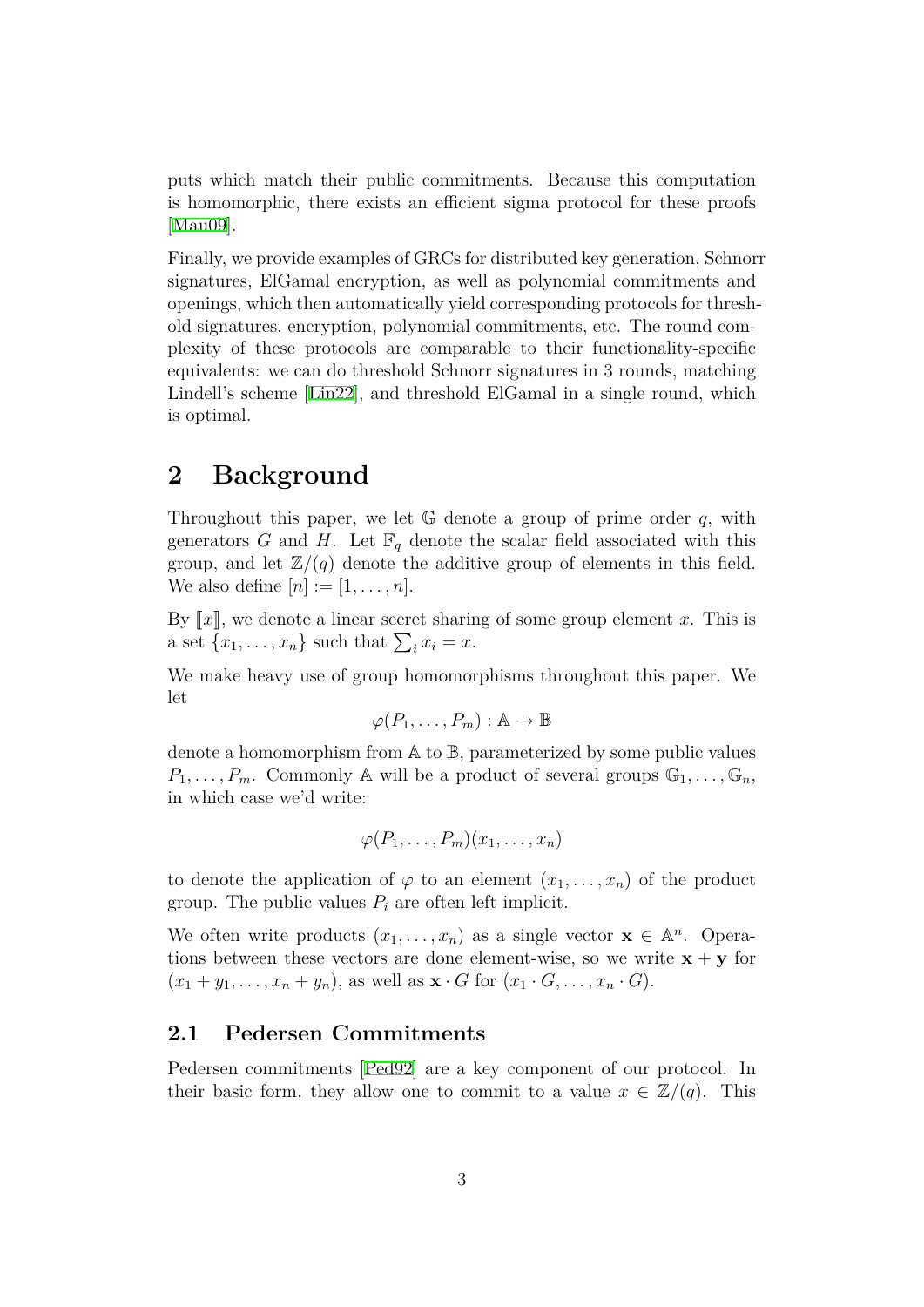is done by sampling a random  $\alpha \stackrel{R}{\leftarrow} \mathbb{Z}/(q)$ , and forming the commitment:

$$
Com(x, \alpha) := x \cdot G + \alpha \cdot H
$$

where  $H$  is a generator of  $\mathbb{G}$ , independent from  $G$ .

This scheme is *perfectly* hiding, because  $\alpha \cdot H$  is a random element of  $\mathbb{G}$ , completely masking  $x \cdot G$ .

On the other hand, this scheme is only *computationally* binding. This is because the discrete logarithm *H* with respect to *G* must be kept hidden. If the discrete logarithm of *H* is known, then it becomes possible to *equivocate*, by finding two different inputs  $(x, \alpha)$  and  $(x', \alpha')$  with the same commitment.

In fact, we can characterize this property more precisely: knowing the discrete logarithm of *H* is *necessary* in order to be able to equivocate.

**Claim 2.1.** Given two inputs  $(x, \alpha) \neq (x', \alpha')$  such that  $Com(x, \alpha) = Com(x', \alpha')$ , it's possible to efficiently compute the discrete logarithm of *H*.

The proof is just a matter of algebra:

$$
x \cdot G + \alpha \cdot H = x' \cdot G + \alpha' \cdot H
$$

$$
(x - x') \cdot G = (\alpha' - \alpha) \cdot H
$$

$$
\frac{(x - x')}{(\alpha' - \alpha)} \cdot G = H
$$

Thus  $(x - x')/(\alpha' - \alpha)$  is our discrete logarithm.

#### **2.1.1 Vector Pedersen Commitments**

■

It's useful to generalize this scheme to the case of a vector of scalars  $\mathbf{x} \in \mathbb{Z}/(q)^n$ . The randomness becomes a vector of the same size, sampled as  $\alpha \stackrel{R}{\leftarrow} \mathbb{Z}/(q)^n$ . We then define an analogous commitment scheme by using scalar multiplication element-wise:

$$
\text{Com}(\mathbf{x},\boldsymbol{\alpha}):=\mathbf{x}\cdot G+\boldsymbol{\alpha}\cdot H
$$

This generalization is naturally also perfectly hiding, and satisfies an analogous property with regards to equivocation:

**Claim 2.2.** Given two inputs  $({\bf x}, \alpha) \neq ({\bf x}', \alpha')$  such that  $Com({\bf x}, \alpha) =$ Com( $\mathbf{x}'$ ,  $\alpha'$ ), it's possible to efficiently compute the discrete logarithm of *H*.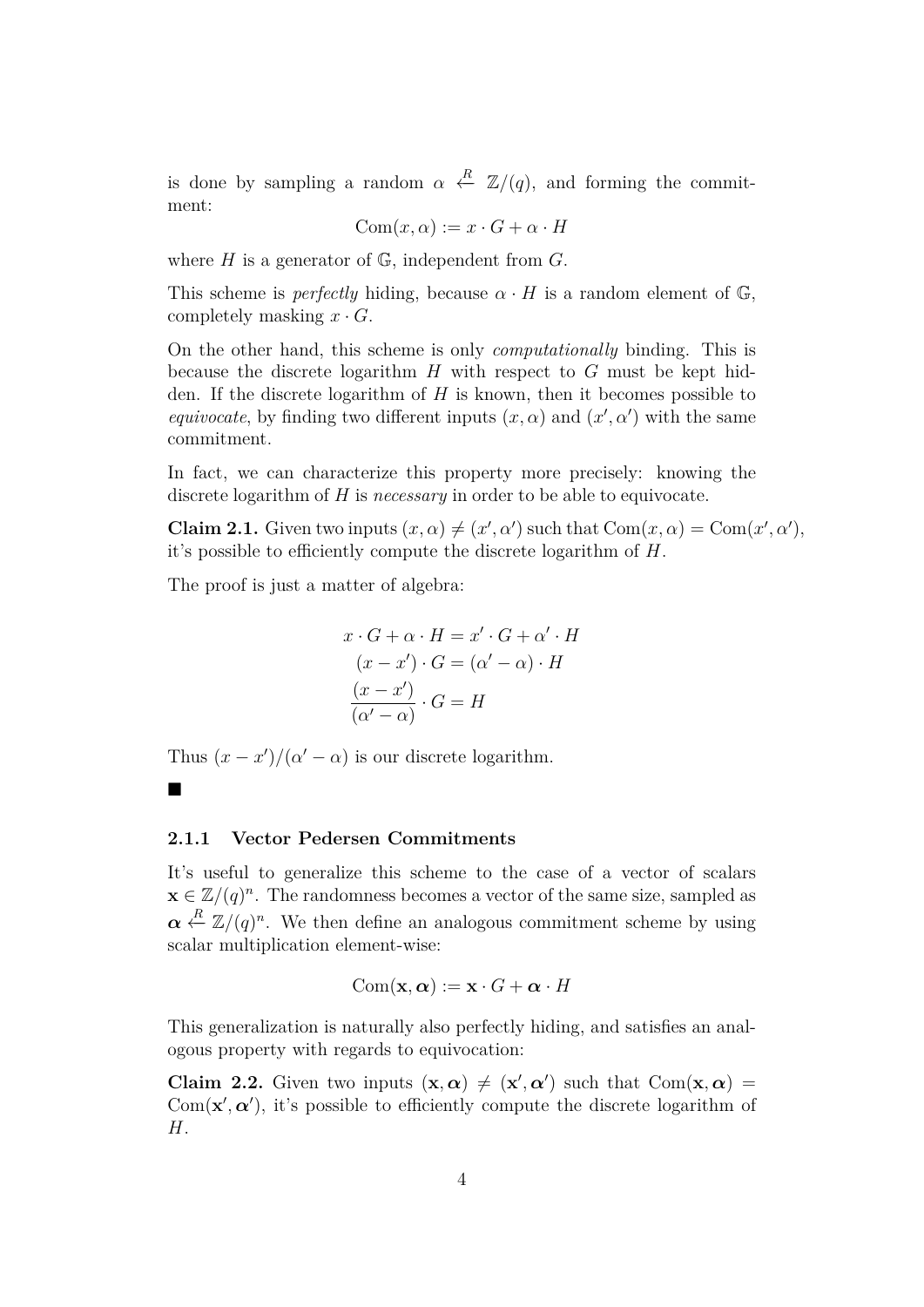Since the two inputs are different, there exists an index *i* such that  $\mathbf{x}_i \neq \mathbf{x}'_i$ or  $\alpha_i \neq \alpha'_i$ . From here we apply Claim 2.1 with  $(\mathbf{x}_i, \alpha_i)$  and  $(\mathbf{x}'_i, \alpha'_i)$ .

### **2.1.2 On the Trusted Setup**

■

In theory, Pedersen commitments require a trusted setup, to generate the group elements  $G, H \in \mathbb{G}$ . We argue that this trusted setup isn't a concern in practice. This is because the generator  $G$  is usually part of the specification for the group being used, and because there exist efficient methods for hashing into elliptic curves [Ica09]. This reduces the problem of generating *H* to that of finding a credibly "unbiased" choice of seed to hash. This can be done in many ways.

One method would be to h[ash a](#page-26-5) canonical representation of *G* as bytes in order to produce *H*. Presumably, the generator *G* was not chosen in such a way as to produce an *H* with a known discrete logarithm using that specific method of hashing into the group.

Another method would be to use a public source of randomness, such as public newspapers, lotteries [BDF<sup>+</sup>15], or Cryptographic protocols designed to provide such a service [FIP11].

Now, while we can avoid a trusted setup with these methods in practice, our security proof makes use of [this setup](#page-25-1). Essentially, we'll prove that the security of our protocol reduces [to the](#page-26-6) hardness of the discrete logarithm problem in G, and to do this we need to be able to use an instance of the problem as a setup for the participants in our simulation.

## **2.2 Maurer's** *φ***-Proof**

<span id="page-4-0"></span>In [Mau09], Maurer generalized Schnorr's sigma protocol for knowledge of the discrete logarithm [Sch90] to a much larger class of relations. In particular, Maurer provided a sigma protocol for proving knowledge of the pre[-image](#page-27-5) of a group homomorphism *φ*. We denote this protocol as a "*φ*proof", and recapitulate th[e sche](#page-27-0)me here.

Given a homomorphism  $\varphi : \mathbb{A} \to \mathbb{B}$ , and a public value  $X \in \mathbb{B}$ , a prover can demonstrate knowledge of a private value  $x \in A$  such that  $\varphi(x) = X$ . The prover does this by means of Protocol 2.1: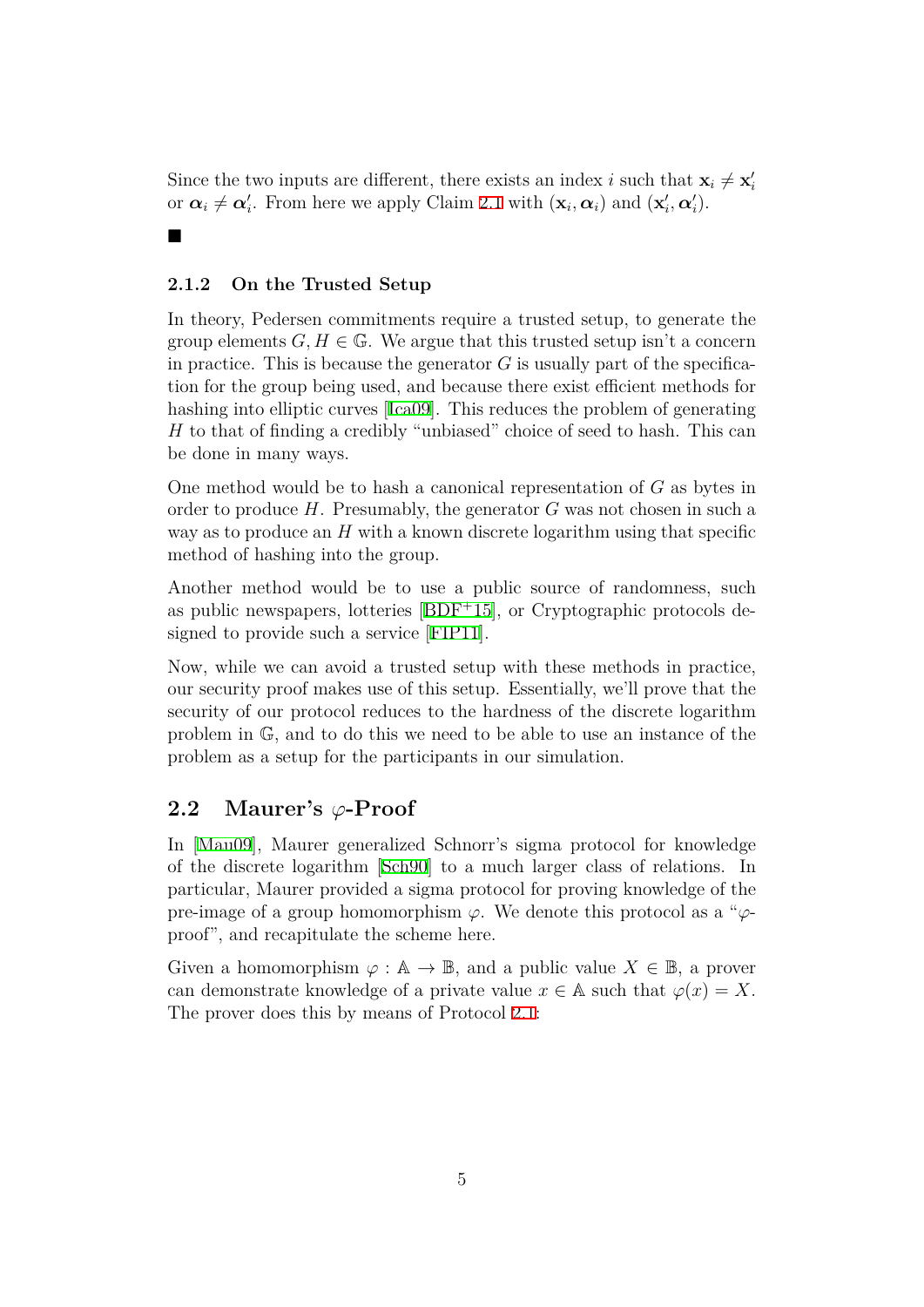<span id="page-5-0"></span>**Protocol 2.1:** *φ***-Proof Prover Verifier** knows  $x \in \mathbb{A}$  public  $X \in \mathbb{B}$  $k \leftarrow R$  A  $K \leftarrow \varphi(k)$ *K −→*  $c \leftarrow R$  Z/ $(p)$ *<sup>c</sup> ←−*  $s \leftarrow k + c \cdot x$ *<sup>s</sup> −→*  $\varphi(s) \stackrel{?}{=} K + c \cdot X$ 

Here, *p* is chosen such that  $\forall B \in \mathbb{B}$ .  $p \cdot B = 0$ . In practice, many groups will be products of  $\mathbb{G}$  or  $\mathbb{Z}/(q)$ , for which it suffices to set  $p = q$ .

**Claim 2.3.** Protocol 2.1 is a valid sigma protocol, in the sense of [Dam02].

Completeness follows directly from the fact that  $\varphi$  is a homomorphism.

For the honest verifier [zer](#page-5-0)o-knowledge property, the simulator  $\mathcal{S}(X, c)$  [work](#page-25-2)s by generating a random  $s \stackrel{R}{\leftarrow} A$ , and then setting  $K := \varphi(S) - c \cdot X$ .

Finally, we prove 2-extractability. Given two verifying transcripts (*K, c, s*) and  $(K, c', s')$ , sharing the first message, we extract a value  $\hat{x}$  satisfying  $\varphi(\hat{x}) = X$  as follows:

$$
\varphi(s) - c \cdot X = K = \varphi(s') - c' \cdot X
$$

$$
\varphi(s) - \varphi(s') = c \cdot X - c' \cdot X
$$

$$
\frac{1}{c - c'} \cdot \varphi(s - s') = X
$$

$$
\varphi\left(\frac{s - s'}{c - c'}\right) = X
$$

Thus, defining  $\hat{x} := (s - s')/(c - c')$ , we successfully extract a valid preimage.

We conclude that the protocol is a valid sigma protocol.

■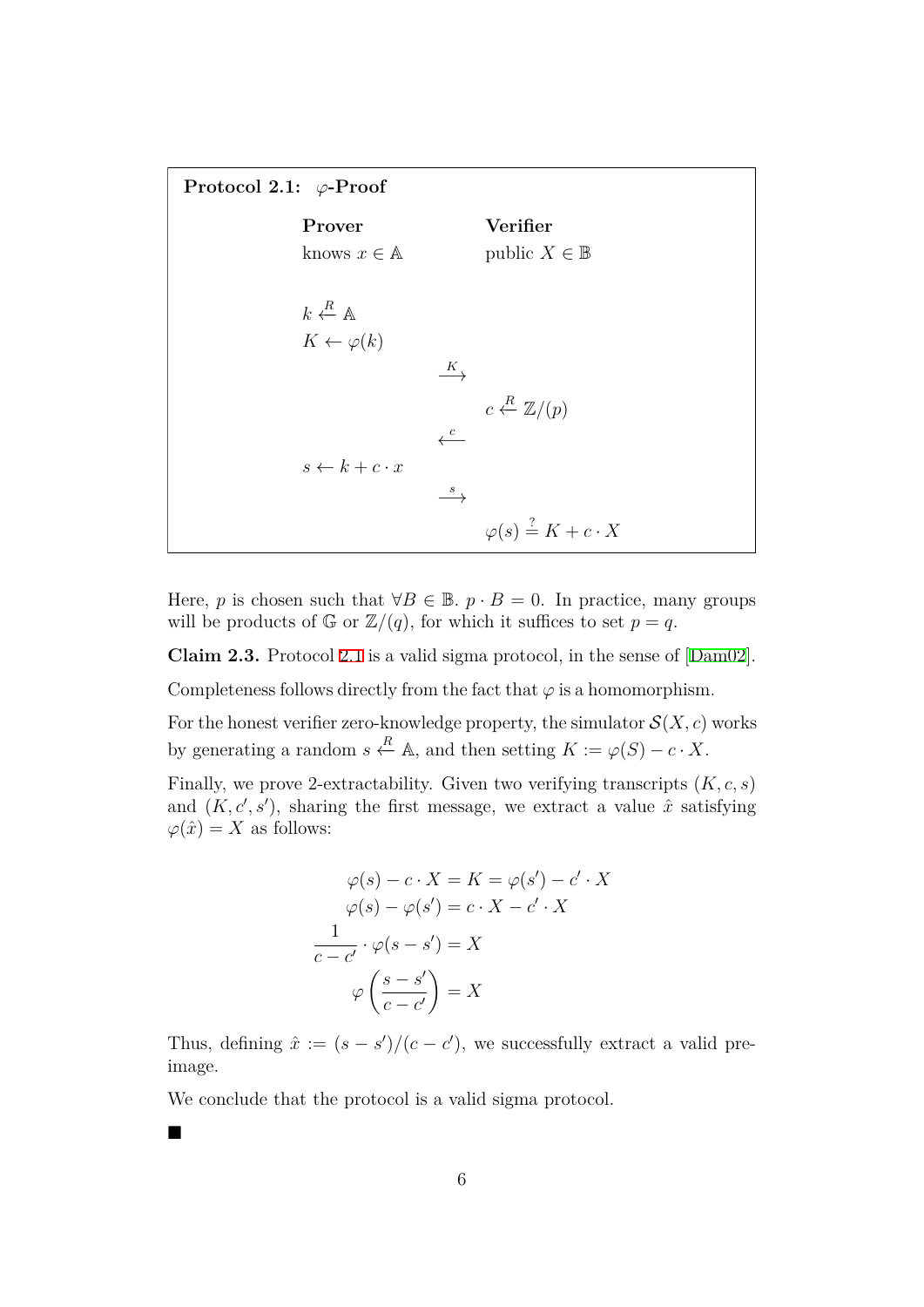Maurer's protocol can also work even in the case where the order of the groups are not known, but this makes the challenge generation a bit more complicated, and we don't need this functionality in this work.

## **2.3 Ideal Functionalities for Sigma Protocols**

The first ideal functionality we need is for non-interactive  $\varphi$ -proofs.

<span id="page-6-0"></span>**Functionality 2.1:** Zero-Knowledge Functionality  $\mathcal{F}(ZK, \varphi)$ A functionality  $\mathcal F$  for parties  $P_1, \ldots, P_n$ . On input  $(\text{prove}, \text{sid}, x)$  from  $P_i$ :  $\mathcal F$  checks that sid has not been used by  $P_i$  before. *F* generates a new token  $\pi$ , and sets  $x_{\pi} \leftarrow x$ . *F* replies with ( $\text{proof}, \pi$ ). On input (verify,  $X, \pi$ ): *F* replies with (verify-result,  $\varphi(x_{\pi}) \stackrel{?}{=} X$ ).

Functionality 2.1 allows a party to prove knowledge of a value *x* such that  $\varphi(x) = X$ , while hiding this value *x* from other parties. In particular, this functionality models the case of a *non-interactive* proof, wherein a proof can be create[d an](#page-6-0)d verified without interacting with other parties.

In Section 2.2, we saw an efficient sigma protocol for these proofs, so instantiating this ideal functionality can be done by using transformations for arbitrary sigma protocols. There exist several such transformations, but having [sec](#page-4-0)urity in the UC framework is tricky.

## **2.3.1 UC Secure ZK Proofs of Knowledge**

One method consists of using the Fischlin transform [Fis05]. What makes this transform theoretically useful is that it provides a *straight-line* extractor, which can extract the witness without having to rewind the prover. This scheme is made non-interactive using a random [oracle](#page-26-7), and work has been done explicitly considering this scheme in the UC framework, using the global random oracle model [LR22].

Another method consists of working in the common reference string model, and using public key encryption to provide a trapdoor for witness extraction [KS11, KZM<sup>+</sup>15]. The simu[lator c](#page-27-6)ontrols the trusted setup, knowing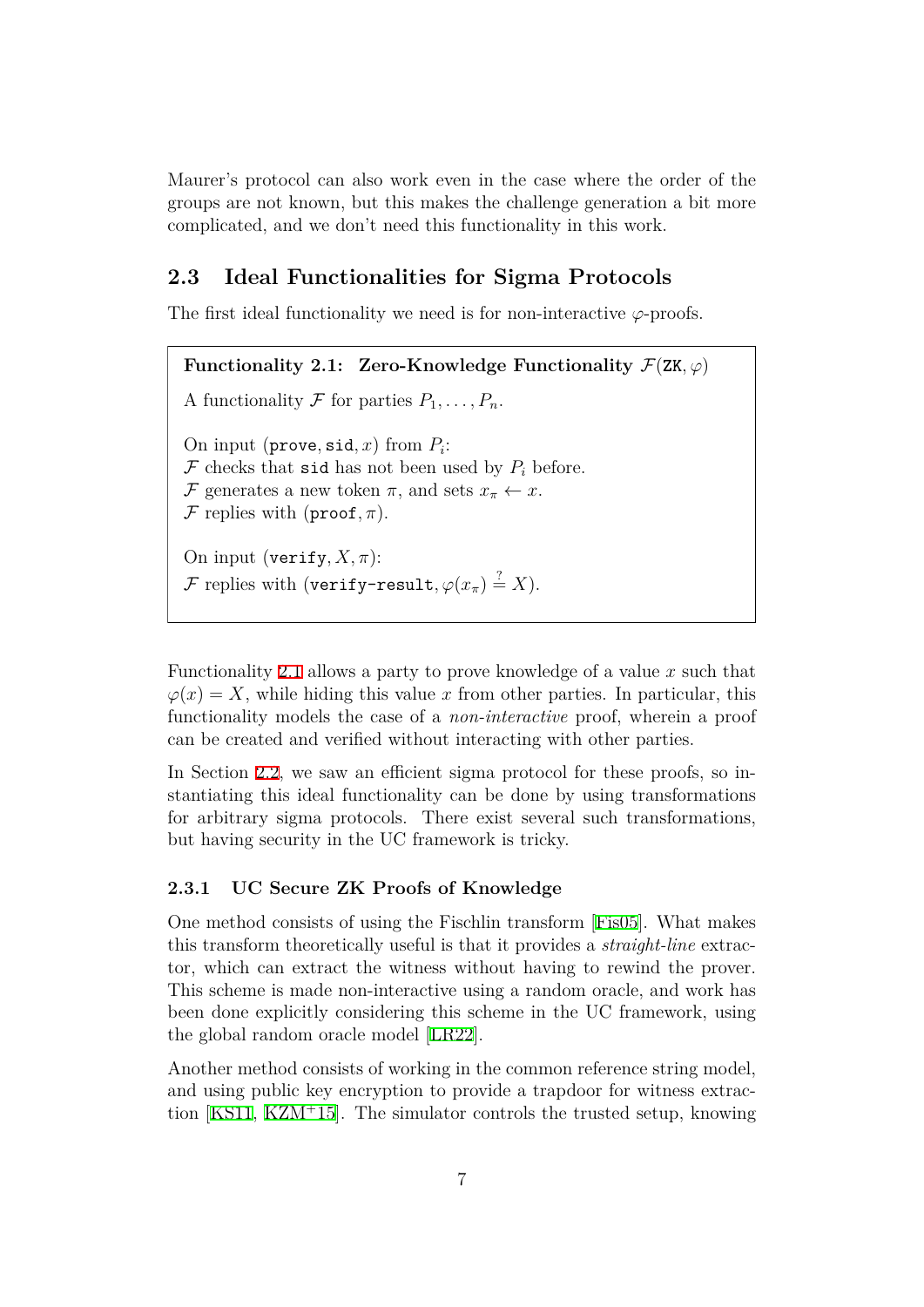the private key, which can they can then use to extract witnesses from proofs.

## **2.3.2 Session Bound Fiat-Shamir**

An alternative method involves the Fiat-Shamir [FS06] transform. Unfortunately, the UC security of this method is heuristic, although we conjecture that in practice it holds, even under concurrent composition.

The idea is to do a standard Fiat-Shamir tran[sform,](#page-26-8) including additional information inside of the hash generating the challenge. In addition to all of the usual inputs, the hash should also include a unique session identifier sid, as well as a unique identifier for pid for the party generating the proof. This session identifier should be unique for each execution of the protocol. Note that if multiple proofs are needed, each of these is considered a separate protocol, and thus requires a distinct session identifier. The party identifier should be unique among the parties participating in the protocol. The party identifier could even be globally unique, among all parties, by using a public key, for example.

Heuristically, these two values bind a proof to a particular execution and a particular party, thus preventing reusing proofs. This is the main practical concern when composing non-interactive proofs concurrently.

Unfortunately, from a theoretical perspective, this protocol is not *extractable*, without being able to rewind the adversary and program the random oracle.

We include this protocol, although theoretically deficient, because its efficiency and simplicity might be attractive to implementations, and it would seem to satisfy practical notions of composable security.

## **2.4 Broadcast Functionalities**

The second ideal functionality we need is a *broadcast functionality*. The purpose of this functionality is to allow a party to send a message to all other parties, guaranteeing that they receive the same message.

## **Functionality 2.2: Authenticated Broadcast Functionality** *C*

A functionality C for parties  $P_1, \ldots, P_n$ .

On receiving (broadcast-in*,* sid*, m*) from *P<sup>i</sup>* :

*C* checks that sid has not been used by  $P_i$  before.

 $\mathcal C$  sends (broadcast-out,  $\operatorname{\mathsf{pid}}_i, \operatorname{\mathsf{sid}}, m)$  to every party  $P_j.$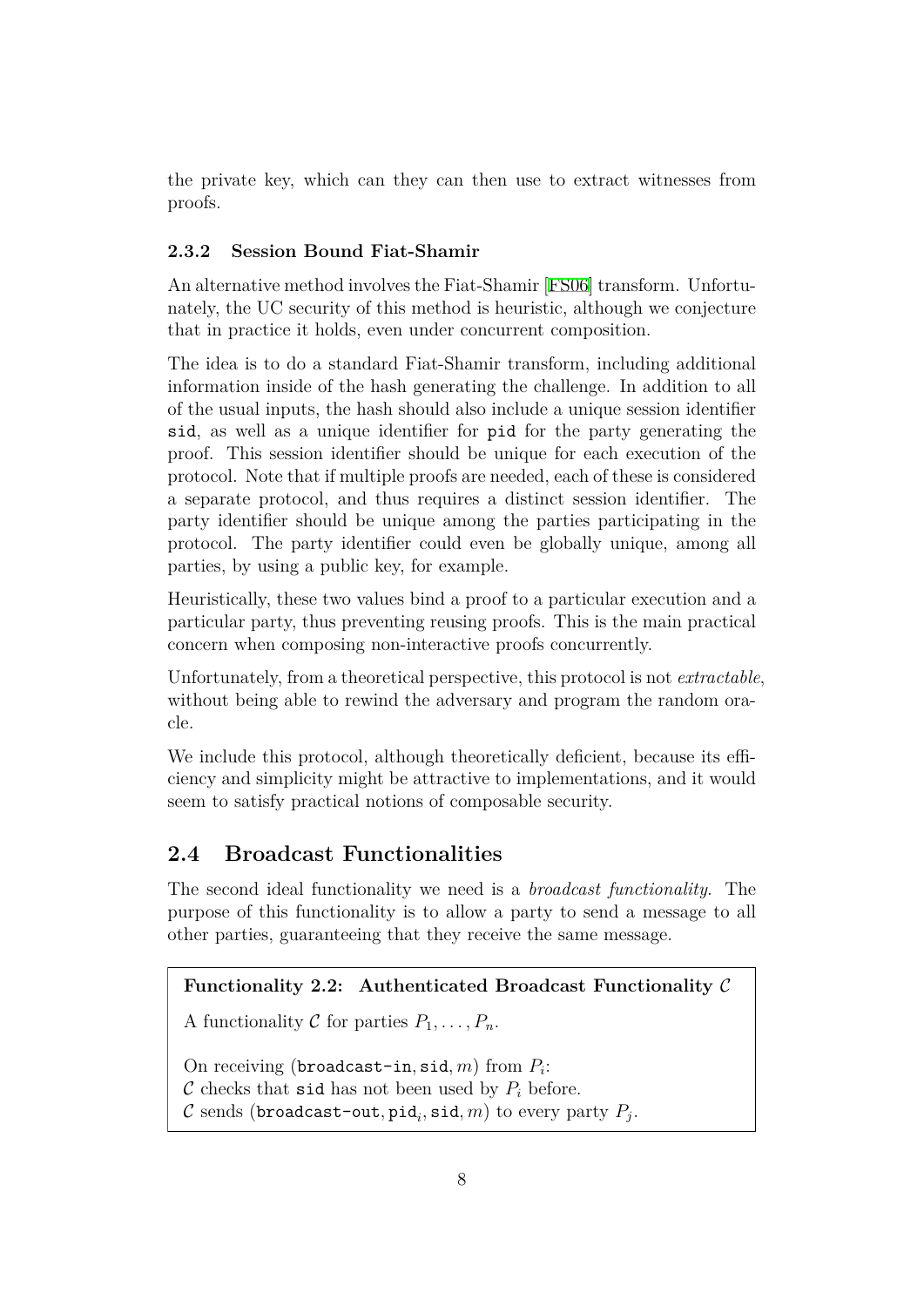In fact, our functionality only needs to be usable a single time, so it's really a *one-time* broadcast functionality, which might be simpler to implement.

The key difference between this broadcast functionality and simply sending a message to all other parties is that the functionality prevents malicious participants from sending different messages to different parties. We use this later in the protocol to broadcast commitments, because it's important that all parties agree on what the values of these commitments are.

This functionality can be securely implemented in the UC framework using the "echo-broadcast" protocol from [GL05], which we recapitulate here:

### **Protocol 2.2: Echo-Broadcast Protocol**

<span id="page-8-0"></span>Each party  $P_i$  has a broadcast in[put](#page-26-9)  $m_i$ .

Each  $P_i$  sends (sid,  $m_i$ ) to all other parties. Upon receiving  $(\text{sid}, \hat{m}^j)$  from  $P_j$ ,  $P_i$  checks that it hasn't al-

ready received a message from  $P_j$  for this sid, and then sends  $(rebroadcast, sid, j, \hat{m}^j)$  to all other parties.

 $\dot{\text{Upon receiving (rebroadcast, sid}, j, \hat{m}_i^j)}$  $P_i$  from all parties,  $P_i$  checks that  $\hat{m}_1^j = \hat{m}_2^j = \ldots = \hat{m}_n^j$ , and then uses  $\hat{m}_1^j$  $\frac{1}{1}$  as the message sent by  $P_j$  for this session.

Protocol 2.2 UC securely implements Functionality 2.2.

We note that instead of each party forwarding  $\hat{m}^j$ , it's also possible to send  $H(\hat{m}^j)$ , where *H* is a collision-resistant hash function. This might be advantag[eou](#page-8-0)s for long messages.

# **3 Group Reconstruction Circuits**

The various functionalities mentioned in the introduction all share quite a few commonalities. They first convert a threshold sharing of the input into a linear sharing of the input. These secret shared inputs can be added together, using  $\llbracket x \rrbracket$  and  $\llbracket y \rrbracket$  to form  $\llbracket x + y \rrbracket$ , or used to act on a group element, forming  $\llbracket x \cdot A \rrbracket$ . These operations can be done locally. A secret shared value  $\llbracket x \rrbracket$  can be reconstructed, to have each party learn *x*.

In essence, *group reconstruction circuits* are a vast generalization of this kind of functionality. Our core observation is that the operations done inside of these functionalities are in fact all group homomorphisms, with respect to their inputs as a vector. Because of these, the functionality can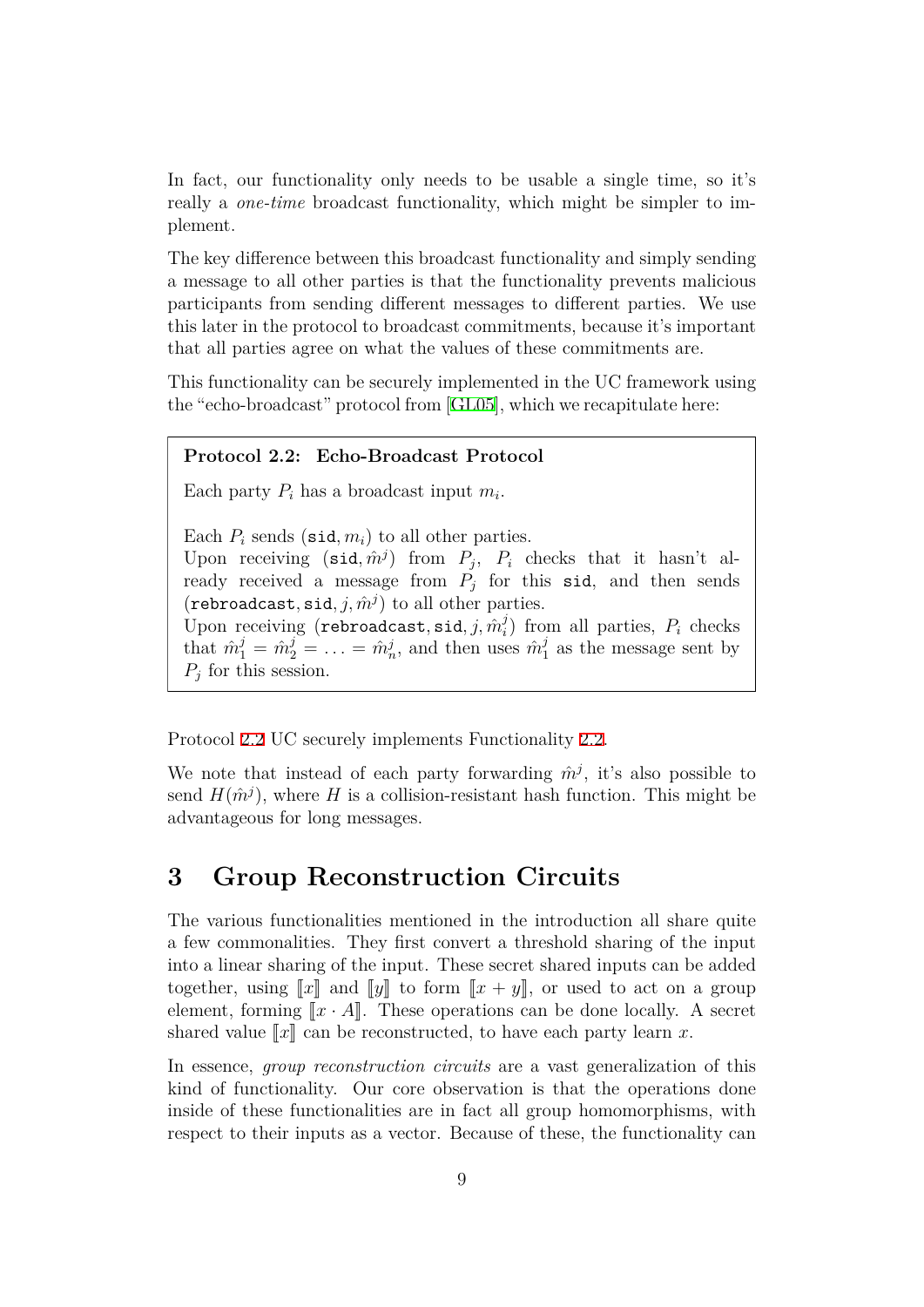be efficiently computed by each party locally, with the reconstruction steps done by having each party reveal their share of the secret. Furthermore, in the malicious setting, we can use  $\varphi$ -proofs in order to efficiently demonstrate the correctness of our computations.

## **3.1 Formal Definition**

Formally, a group reconstruction circuit (GRC) is a special kind of directed acyclic graph (DAG), similar to an arithmetic circuit. This graph is *typed*, in the sense that each node is associated with some group A, designating the set of values that node is supposed to have. This graph is built with the following nodes:

- An input node, with type  $\mathbb{Z}/(q)$ .
- A random input node, type  $\mathbb{Z}/(q)$ .
- A reconstruction node, which has another node as input, and inherits the type of that node.
- A  $\varphi$  node, which can have several inputs, and which represents a homomorphism  $\varphi(P_1, \ldots, P_l) : \mathbb{G}_1 \times \ldots \times \mathbb{G}_m \to \mathbb{H}$ . For each of the public parameters  $P_i$ , there should be an input connected to a reconstruction node. For each of the inputs in  $\mathbb{G}_i$ , there should be an input connected to a node of that type.
- An output node, which has a single non-output node as input, inheriting its type.

Each  $\varphi$  node has a *depth* associated with it, equal to the largest number of reconstruction nodes on a path from an input or random node to the  $\varphi$ node, plus 1. We can also associate a depth with the circuit, by taking the largest depth among its  $\varphi$  nodes.

This circuit can be given semantics in the form of a semi-honest MPC protocol. For each of the input nodes with value  $x$ , the parties have a linear secret sharing  $\llbracket x \rrbracket$ . For random nodes, the parties sample a sharing *<i>[k]* by locally sampling a random share  $k_i \leftarrow \mathbb{Z}/(q)$ . For reconstruction nodes, the parties go from a secret sharing  $\llbracket y \rrbracket$  to a public value *y* by having each party reveal their share  $y_i$ . For  $\varphi$  nodes, the parties use the fact that  $\llbracket \varphi(x^1,\ldots,x^m) \rrbracket = \varphi(\llbracket x^1 \rrbracket,\ldots,\llbracket x \rrbracket^m)$ , by locally computing their share of the result as  $\varphi(x_i^1, \ldots, x_i^m)$ . Finally, for output nodes, they use their local share of a value, if that value is secret, or the public value, if it has been reconstructed.

As an example, let's consider the functionality for Schnorr signatures.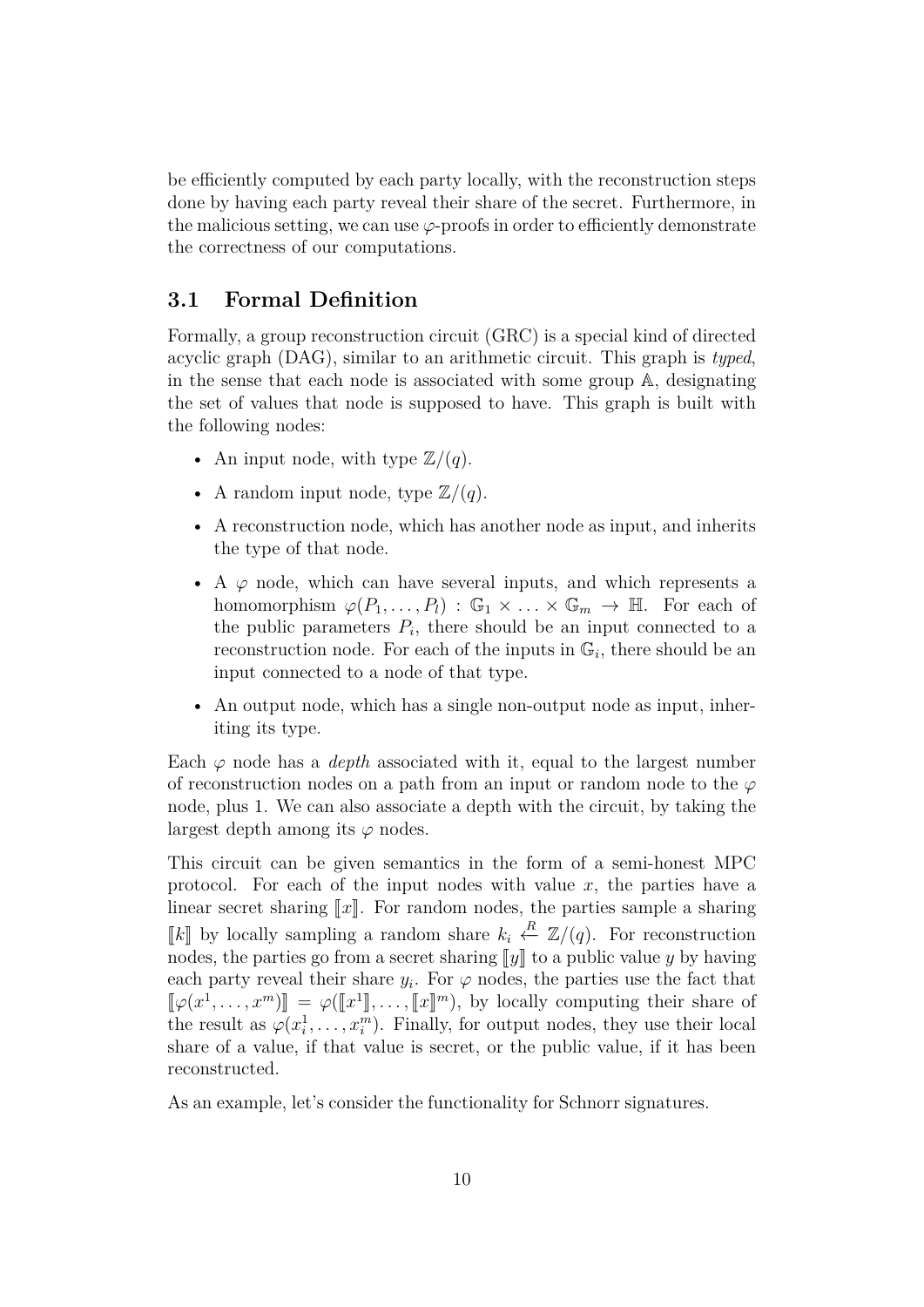

Figure 3.1 presents the circuit for Schnorr signatures, with  $\circ$  denoting reconstruction nodes, \$ denoting random input nodes, and  $\varphi$  denoting the parameterized homomorphism:

$$
\varphi(K)(x) := H(K, m) \cdot x
$$

Both the  $\varphi$  and + nodes have a depth of 2, and thus so does the circuit.

Using our semantics for circuits, we get a semi-honest protocol for threshold Schnorr signatures. The quorum turns their threshold secret sharing of the secret key x into a linear secret sharing  $\llbracket x \rrbracket$ . They then generate a shared nonce  $\llbracket k \rrbracket$  by each sampling  $k_i \stackrel{R}{\leftarrow} \mathbb{Z}/(q)$ . They calculate a sharing  $[K := k \cdot G]$  by each computing  $K_i := k_i \cdot G$ . They then reveal these  $K_i$  to learn *K*. They can then compute  $s_i := \varphi(K)(x_i)$  locally, creating a sharing  $\llbracket s \rrbracket$ , whose shares they then reveal, to learn *s*. They then use  $(K, s)$  as their signature.

## **3.2 Normalized Form**

While the formal definition of GRCs above is complete, and closely matches the description of various functionalities, it's not particularly convenient to design a protocol for. We can vastly simplify the description of a GRC through the use of a *normalized form*, which is a much more compact representation of this circuit. This normalized form is also directly amenable to an implementation as an MPC protocol. This form is derived from a series of simple transformations on a GRC.

First, note that the random input nodes of the GRC do not depend on any other node. Because of this, we can move all of these nodes to the start of the circuit. This has the semantics of generating all the randomness in the circuit at the start of the execution.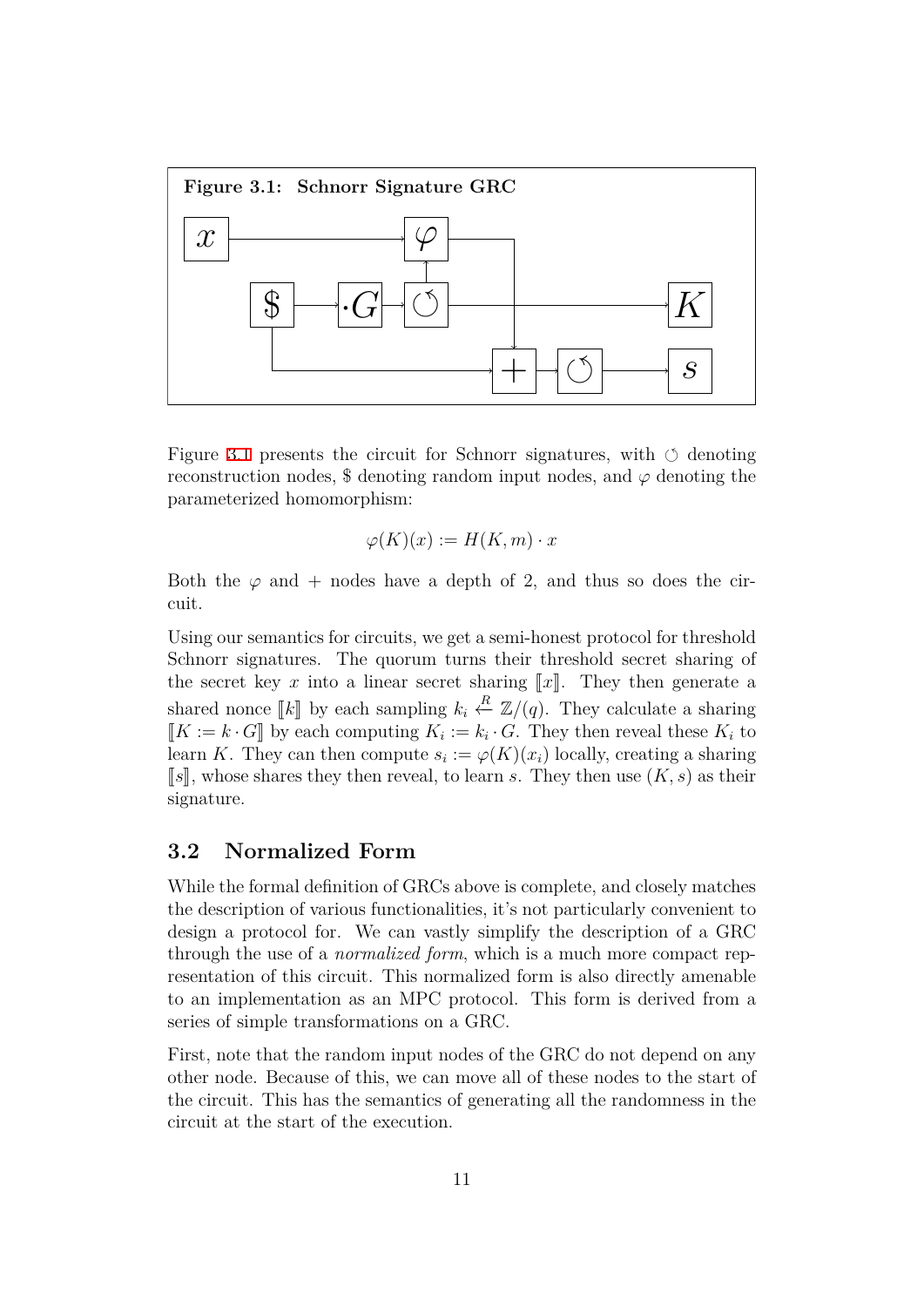Second, instead of having several input nodes  $x^1, \ldots, x^m$ , all elements of  $\mathbb{Z}/(q)$ , we instead have a single input *vector*  $\mathbf{x} \in \mathbb{Z}/(q)^m$ . This vector can also be considered as a single element of the product group, with addition defined pointwise, as in Section 2. In fact, we can also include random elements as part of the input. Honest parties will generate this part of the input randomly for each execution. We treat this issue in more detail in Section 4.

Third, we can make each  $\varphi$  node depend on the entire input vector **x**. In practice, this dependency can be sparse:  $\varphi$  may only make use of a small number [o](#page-12-0)f elements in the input. Nonetheless,  $\varphi$  is still a homomorphism with respect to the entire input. This is because a projection  $\pi : \mathbb{Z}/(q)^m \to$  $\mathbb{Z}/(q)^l$ , which selects a subset of elements from an input vector, is a group homomorphism. Any homomorphism using only a subset of elements can be composed with  $\pi$  to make a homomorphism over the entire vector.

Fourth, we can coalesce the homomorphisms together, creating one homomorphism for each "layer" of the circuit. We do this by first organizing the  $\varphi$  nodes into layers, based on their depth. Each node with the same depth goes into the same layer. We then combine all of the homomorphisms in this layer into a single homomorphism  $\varphi$ . We can do this because the duplication map  $a \mapsto (a, a)$  and the projection map  $(a, \underline{\hspace{0.2cm}}) \mapsto a$  are both homomorphisms. We can sort all of the homomorphisms in a layer topologically, and then compose them sequentially, duplicating the input and projecting as necessary.

Fifth, we can remove reconstruction nodes. Because each layer only has a single homomorphism, we can consider the output of this homomorphism to necessarily be reconstructed. We then make each homomorphism parameterized by all of the reconstructed outputs from each previous layer.

Finally, we can remove output nodes. By considering the output of every layer to be part of the output, we include all of the output nodes connected to reconstruction nodes. For the other outputs, they can be locally computed using the reconstructed outputs along with the shares of the input vector, so it's not necessary to include them in the circuit.

Combining all of these transformations gives us the formal description of normalized form GRCs in Figure 3.2.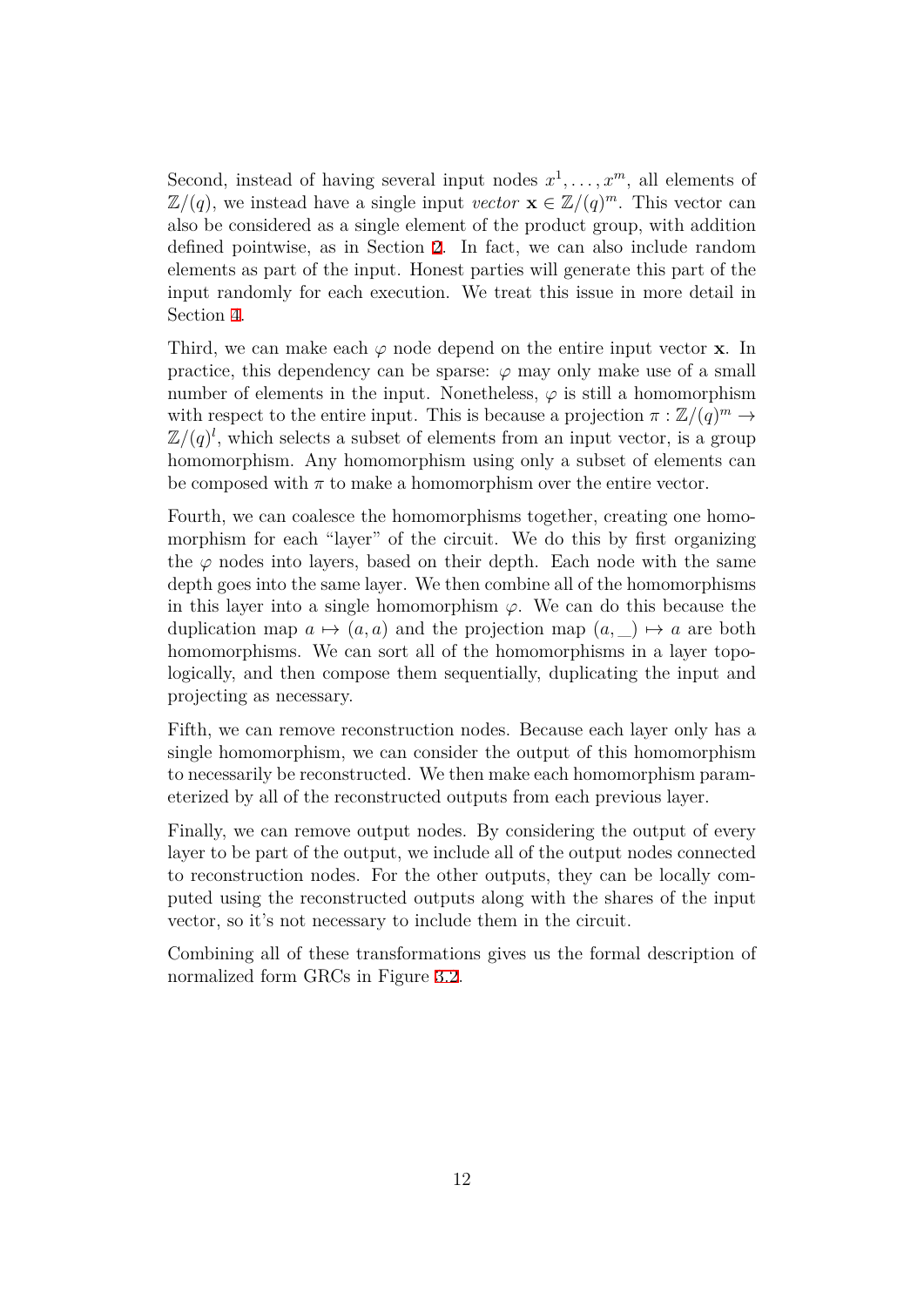#### **Figure 3.2: GRCs in normalized form**

A group reconstruction circuit (GRC) in normalized form consists of:

- An input length *m*, and a depth *d*.
- Groups  $\mathbb{B}_1, \ldots, \mathbb{B}_d$ .
- Homomorphisms  $\varphi_1, \ldots, \varphi_d$ . Each  $\varphi_i$  is a homomorphism  $\mathbb{Z}/(q)^m \to \mathbb{B}_i$ , and is parameterized by values  $\mathbf{V}_1, \ldots, \mathbf{V}_{i-1}$  with  $\mathbf{V}_i \in \mathbb{B}_i$ .

We can also give circuits in this form semantics as a semi-honest MPC protocol. The parties have a linear secret sharing  $\|\mathbf{x}\|$  of the input vector, some entries of which having been generated randomly for this execution. Then, for each layer  $r \in [d]$ , the parties locally compute  $V_r^i :=$  $\varphi_r(\mathbf{V}_1, \ldots, \mathbf{V}_{r-1})(\mathbf{x}^i)$ , and then reveal these shares, allowing each party to compute  $\mathbf{V}_r := \sum_i \mathbf{V}_r^i$ . The values  $\mathbf{V}_1, \ldots, \mathbf{V}_d$  make up the output of the protocol.

In Section 5, we provide examples of GRCs in normalized form for several functionalities, including Schnorr signatures.

# **4 M[PC](#page-20-0) Protocol for GRCs**

<span id="page-12-0"></span>In this section, we describe an MPC protocol for computing a GRC on linearly shared inputs, with associated commitments. We analyze the security of this protocol, proving that it is secure against an arbitrary number of malicious parties, and under concurrent composition, in the UC framework.

For inputs, one natural kind of commitment are Pedersen commitments. In many protocols, however, it's more natural to use plain commitments, where a scalar *x* is committed to with the value  $x \cdot G$ . This matches most threshold Schnorr schemes, in which the secret  $x$  is split into shares  $x_i$ , with the shares of the public key  $X_i := x_i \cdot G$  being known for all parties. While we could subsume these commitments as a case of Pedersen commitments, with a blinding factor set to 0, explicitly considering these plain commitments yields a more efficient protocol.

We thus split our input vector into three sections: **x**, **y**, and **k**. Each of this is linearly split into shares. We have shares  $x^1, \ldots, x^n$  for each party, such that  $\mathbf{x} = \sum_i \mathbf{x}^i$ , and similarly for **y** and **k**. The shares of **x** have plain commitments  $X^i = x_i \cdot G$  for each party. The shares of y have Pedersen commitments  $Y^i = y_i \cdot G + \alpha^i \cdot H$ , with  $\alpha^i$  a vector of blinding factors held by each party. Finally, **k** is intended to be randomly generated for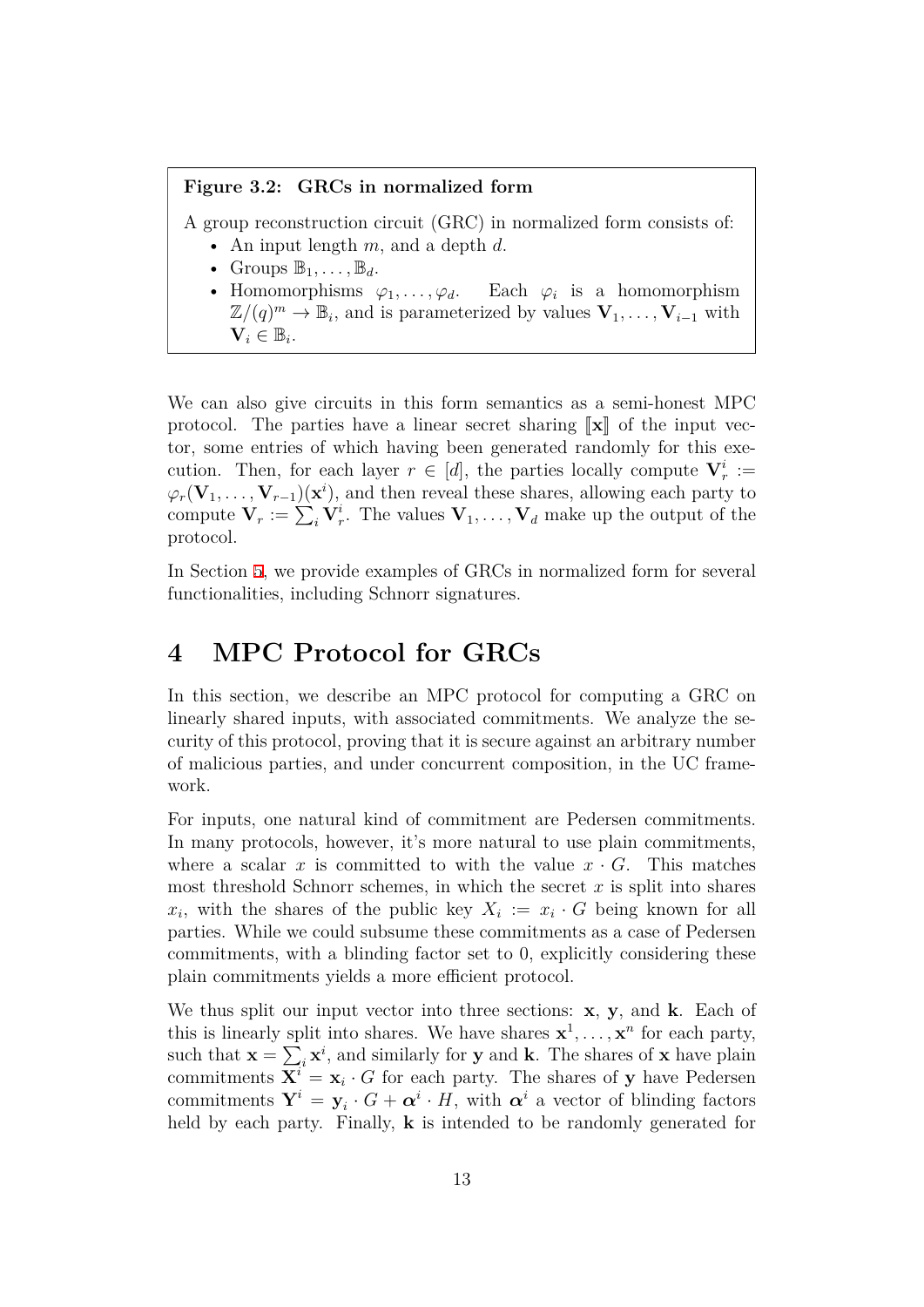each execution of the protocol. Honest parties will generate their share **k** *i* by sampling a random vector. As long as at least one participant in the protocol is honest, then  $\mathbf{k} := \sum_i \mathbf{k}^i$  will also be random.

## **4.1 Ideal Functionality**

In this section, we describe an ideal functionality for our protocol, as Functionality 4.1. This functionality is parameterized by the circuit  $\Phi$ , as well as the input commitments  $\mathbf{X}^i$  and  $\mathbf{Y}^i$ , for each party  $i \in [n]$ . The functionality also uses a common reference string  $(G, H) \in \mathbb{G}^2$ , for Pedersen commit[ment](#page-13-0)s.

<span id="page-13-0"></span> $\mathbf{F}$ unctionality 4.1:  $\mathbf{GRC}$  functionality  $\mathcal{F}(\mathbf{GRC},\Phi,\mathbf{X}^i,\mathbf{Y}^i)$ A functionality  $\mathcal F$  for parties  $P_1, \ldots, P_n$ . After receiving (input,  $\text{sid}, \mathbf{x}^i, \mathbf{y}^i, \alpha^i, \mathbf{k}^i$ ) from every party  $P_i$ : *F* checks, for every  $i \in [n]$ , that:  $\mathbf{X}^i \stackrel{?}{=} \mathbf{x}^i \cdot G$  $\mathbf{Y}^i \stackrel{?}{=} \mathbf{y}^i \cdot G + \boldsymbol{\alpha}^i \cdot H$ *F* computes, for each round  $r \in [d]$ :  $\mathbf{V}_r^i := \varphi_r(\mathbf{V}_1, \dots, \mathbf{V}_{r-1})(\mathbf{x}^i, \mathbf{y}^i, \mathbf{k}^i)$  $V_r := \sum$ *j*  $\mathbf{V}_r^i$  $\mathcal{F}$  sends (output, sid,  $\mathbf{V}_1^1, \ldots, \mathbf{V}_d^n$ ) to every party  $P_i$ .

This functionality checks that the inputs each party provides match the public commitments, and then computes the output of the circuit in a straightforward manner. One slight difference is that instead of simply learning  $V_r$  for every round  $r$ , each party learns  $V_r^i$  for every party *i*. Naturally, we have  $V_r = \sum_i V_r^i$ , so this information can be derived by each party. The reason we allow the parties to also learn the individual shares is that our protocol will also reveal this information, so we need to model the leakage in our functionality as well. Furthermore, this matches the semantics of GRCs, where parties learn the individual shares of the group element they're reconstructing. For practical functionalities like Schnorr signatures or threshold encryption, learning these intermediate values is not a concern either.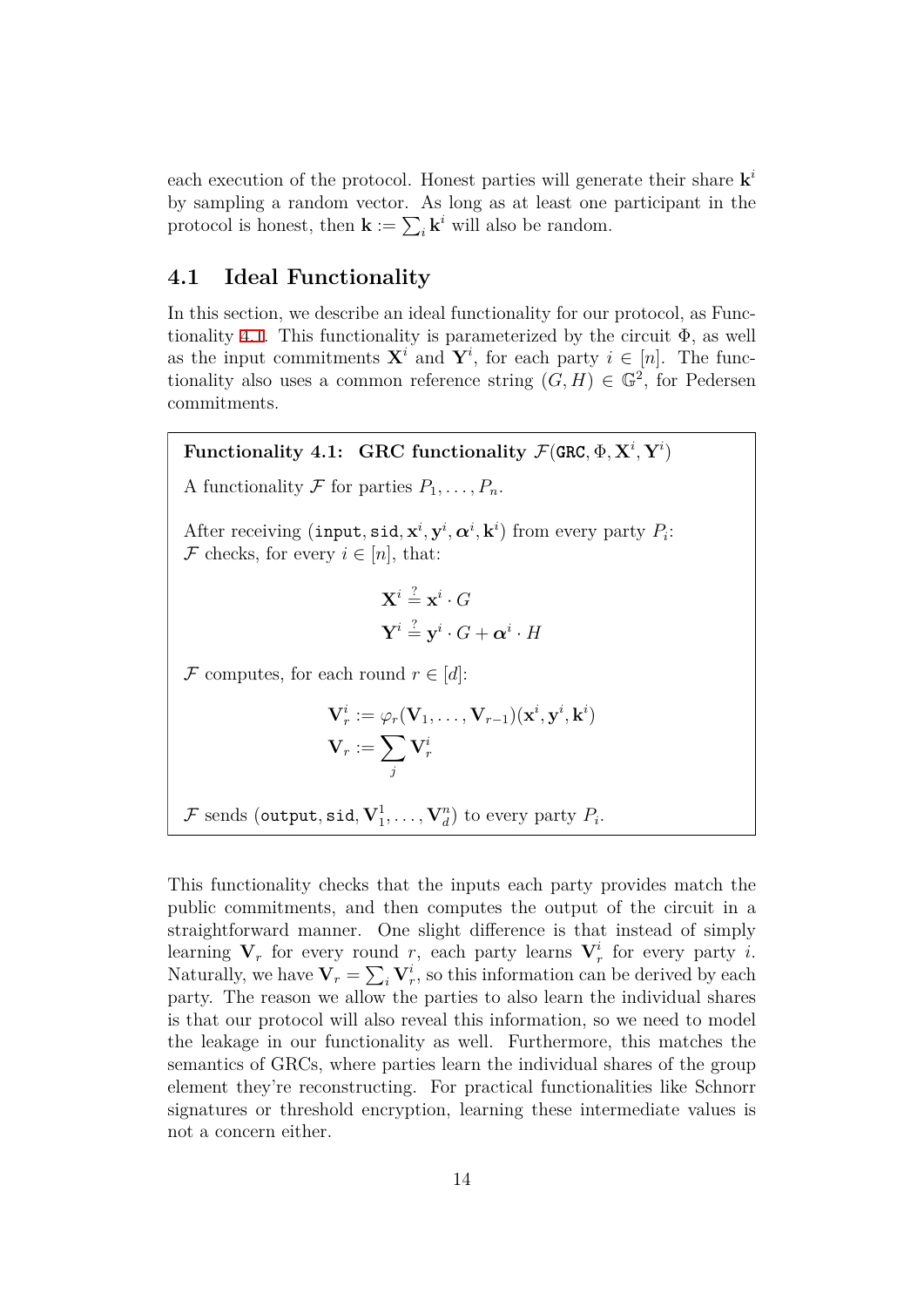## **4.2 Protocol**

In this section, we provide a protocol implementing Functionality 4.1.

The basic idea is that for each round *r*, the parties locally compute  $V_r^i$ :  $\varphi_r(\mathbf{x}^i, \mathbf{y}^i, \mathbf{k}^i)$ , and then send these values to the other parties, along with a proof that the value was computed correctly, and that the in[put](#page-13-0)s used correspond to the public commitments.

For the random input  $\mathbf{k}^i$ , we need to guarantee that the same input vector is used throughout the protocol. We do this by creating a Pedersen commitment  $K^i$  to the random value, and having an initial round where each party broadcasts this commitment to the other parties. To prevent a party from sending different commitments, we use Functionality 2.2 to guarantee that the same commitment is sent to all parties.

We can easily prove that each step was computed correctly, and with the right inputs, by using the following homomorphism:

$$
\psi_r(\mathbf{x}, \mathbf{y}, \boldsymbol{\alpha}, \mathbf{k}, \boldsymbol{\beta}) := (\varphi_r(\mathbf{x}, \mathbf{y}, \mathbf{k}), \ \mathbf{x} \cdot G, \ \mathbf{y} \cdot G + \boldsymbol{\alpha} \cdot H, \ \mathbf{k} \cdot G + \boldsymbol{\beta} \cdot H)
$$

This homomorphism uses the same inputs to compute  $\varphi_r$  and reconstruct all of the commitments. We then combine this with the  $\varphi$ -proofs seen in Section 2.2 to create an efficient sigma protocol verifying that a value  $V_r^i$ was computed using  $\varphi_r$  on the correct inputs. We then use Functionality 2.1 to turn these sigma protocols into non-interactive proof of knowledge functio[nalit](#page-4-0)ies.

Protocol 4.1 describes all of this more formally. Like the ideal functionality, [the](#page-6-0) protocol is parameterized by the circuit  $\Phi$ , the public commitments  $X^i, Y^i$ , and makes use of a common reference string  $(G, H) \in \mathbb{G}^2$ , for Pedersen [com](#page-15-0)mitments. The protocol takes  $d+1$  rounds, with  $d$  the depth of the circuit. As we mentioned in the previous section, the parties learn the intermediate values  $V_r^i$  as a consequence of the protocol's execution.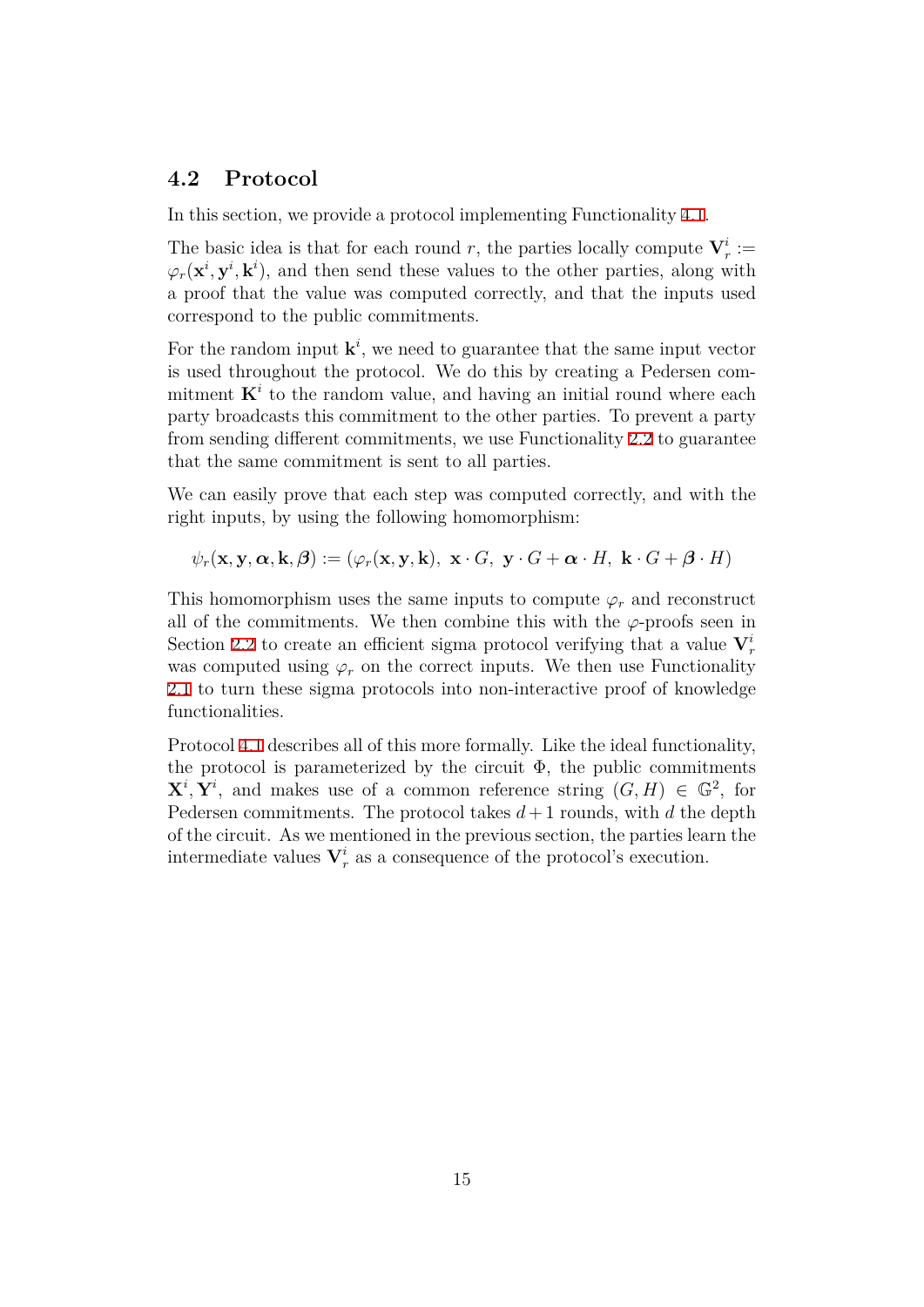## $\text{Protocol 4.1:} \text{ MPC protocol for } \Phi, \textbf{X}^i, \textbf{Y}^i$

<span id="page-15-0"></span>Each party  $P_i$  has inputs  $\mathbf{x}^i$  and  $\mathbf{y}^i$ , committed to by  $\mathbf{X}^i$  and  $\mathbf{Y}^i$ . They also have decommitments  $\boldsymbol{\alpha}^i$  for  $\mathbf{Y}^i$ . Each party  $P_i$  also has a vector  $\mathbf{k}^i$ , which honest parties will have generated randomly.

### **Round 0**

Each party  $P_i$  generates a random vector  $\boldsymbol{\beta}^i$ , and creates a commitment to  $\mathbf{k}^i$  with:

 $\mathbf{K}^i := \mathbf{k}^i \cdot G + \boldsymbol{\beta}^i \cdot H$ 

 $P_i$  sends (broadcast-in, sid,  $\mathbf{K}^i$ ) to the broadcast functionality  $\mathcal{C}$ .  $P_i$  waits to receive (broadcast-out, sid,  $\mathbf{K}^j$ ) for each other party *j*.

### **Round** *r*

Each party  $P_i$  computes  $\mathbf{V}_r^i := \varphi_r(\mathbf{V}_1, \dots, \mathbf{V}_{r-1})(\mathbf{x}^i, \mathbf{y}^i, \mathbf{k}^i)$ . Each party  $P_i$  sends (prove, sid,  $(\mathbf{x}^i, \mathbf{y}^i, \boldsymbol{\alpha}^i, \mathbf{k}^i, \boldsymbol{\beta}^i)$ ) to  $\mathcal{F}(\text{ZK}, \psi_r)$ , receiving  $\pi_r^i$  in return.

Each party  $P_i$  sends  $(\mathbf{V}_r^i, \pi_r^i)$  to every other party.

After receiving  $(\mathbf{V}_r^j, \pi_r^j)$  from all other parties,  $P_i$  checks, for each *j*, that the proof is valid, by sending  $(\textbf{verify}, (\textbf{V}_r^j, \textbf{X}^j, \textbf{Y}^j, \textbf{K}^j), \pi_r^j)$  to  $\mathcal{F}(ZK, \psi_r)$ , and aborting if the functionality returns 0. Each party  $P_i$  then stores each  $\mathbf{V}_r^j$  as part of its output, and computes  $\mathbf{V}_r := \sum_j \mathbf{V}_r^j.$ 

## **4.3 Security Analysis**

In this section, we prove that Protocol 4.1 implements Functionality 4.1 with UC security, even against an arbitrary number of malicious parties. More specifically, we work with the SUC model of security [CCL15]. We also work in the hybrid model, using Fu[nct](#page-15-0)ionalities 2.1 and 2.2 for z[ero](#page-13-0)knowledge proofs of knowledge, and authenticated broadcast, respectively. We also need a common reference string  $(G, H) \in \mathbb{G}^2$ , for P[edersen](#page-25-3) commitments. In our proof, the simulator provides this s[trin](#page-6-0)g.

**Claim 4.1.** Provided that the discrete logarithm is hard in G, Protocol 4.1 securely implements Functionality 4.1, in the hybrid model of universally composable security, given a non-interactive  $\varphi$ -proof functionality  $\mathcal{F}(ZK,\varphi)$  (for arbitrary  $\varphi$ ), a broadcast functionality  $\mathcal{C}$ , as well as a commo[n re](#page-15-0)ference string  $(G, H) \in \mathbb{G}^2$ .

### **Proof Idea:**

The basic idea is that we use an instance of the discrete logarithm problem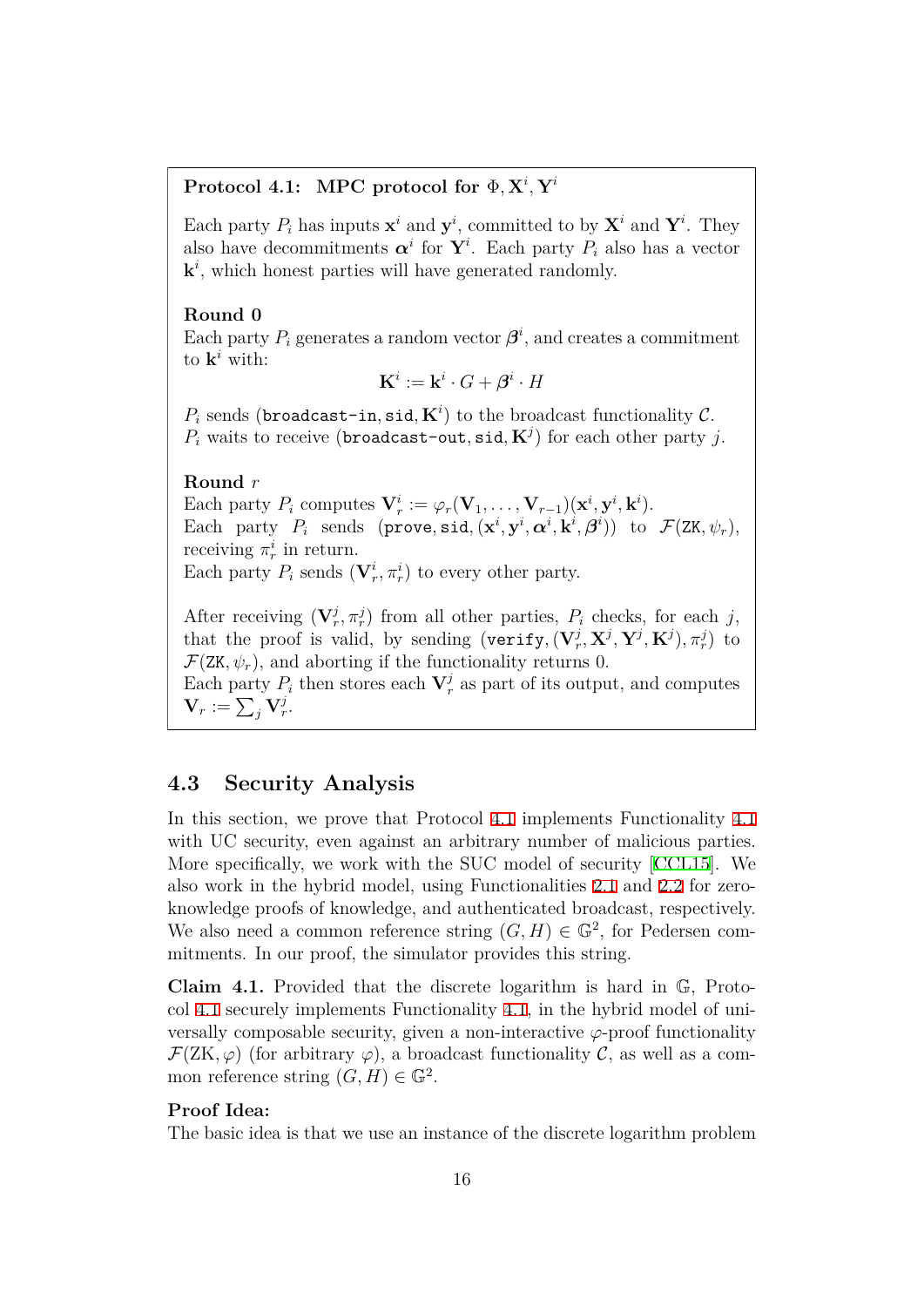as our common reference string. This makes any violation of the binding property of Pedersen commitments yield a solution to this discrete logarithm instance. Otherwise, we can perfectly simulate an execution of the protocol using the ideal functionality, without rewinding the adversary, which lets us conclude that our protocol is UC secure, using the result in [KLR09].

One technical detail is that we need inputs from every party to give to the ideal functionality. Because of this, our simulator first runs the simulated [protocol](#page-26-10) until the adversary provides the input for their parties in the first proof. We can then use these values for the parties the simulator controls in the ideal functionality.

The output of this functionality gives us all of the values we need in the rest of the simulation, except for the commitments  $K^i$  to the random inputs of the honest parties. For these, we use the fact that Pedersen commitments are perfectly hiding, and simply generate them at random.

### **Proof:**

We prove this by constructing a simulator  $S$  which uses the ideal functionality  $\mathcal{F}(\text{GRC})$  to perfectly simulate an execution of the hybrid protocol against an adversary *A*.

We also work in the common reference string model, where the simulator *S* chooses the generators *G, H* for the Pedersen commitments.

We use this simulator  $S$  to construct an adversary against the discrete logarithm game.

Let *M ⊆ P* be the set of malicious parties, and *H ⊆ P* be the set of honest parties. Naturally, we have  $\mathcal{H} \cup \mathcal{M} = \mathcal{P}$  and  $\mathcal{H} \cap \mathcal{M} = \emptyset$ .

As an adversary against the discrete logarithm game, *S* receives (*G, H*) as an instance of the discrete logarithm problem.

The simulator then proceeds as follows:  $S$  starts by setting  $(G, H)$  as the common reference string.

### **Round 0**:

For each  $i \in \mathcal{H}$ , *S* samples  $\mathbf{K}^i \stackrel{R}{\leftarrow} \mathbb{G}$ . For each  $i \in \mathcal{M}$ ,  $\mathcal{S}$  waits to receive (broadcast-in, sid,  $\mathbf{K}^i$ ).  $\mathcal S$  then sends (broadcast-out, pid $_i$ , sid,  $\mathbf K^i)$ , to all parties, for every  $i\in\mathcal P,$ emulating *C*.

### **Interim**:

*S* waits to receive  $(\texttt{prove}, \texttt{sid}, (\mathbf{x}^i, \mathbf{y}^i, \boldsymbol{\alpha}^i, \mathbf{k}^i, \boldsymbol{\beta}^i))$  for each malicious  $i \in \mathcal{M},$ playing the role of  $\mathcal{F}(ZK, \psi_1)$ .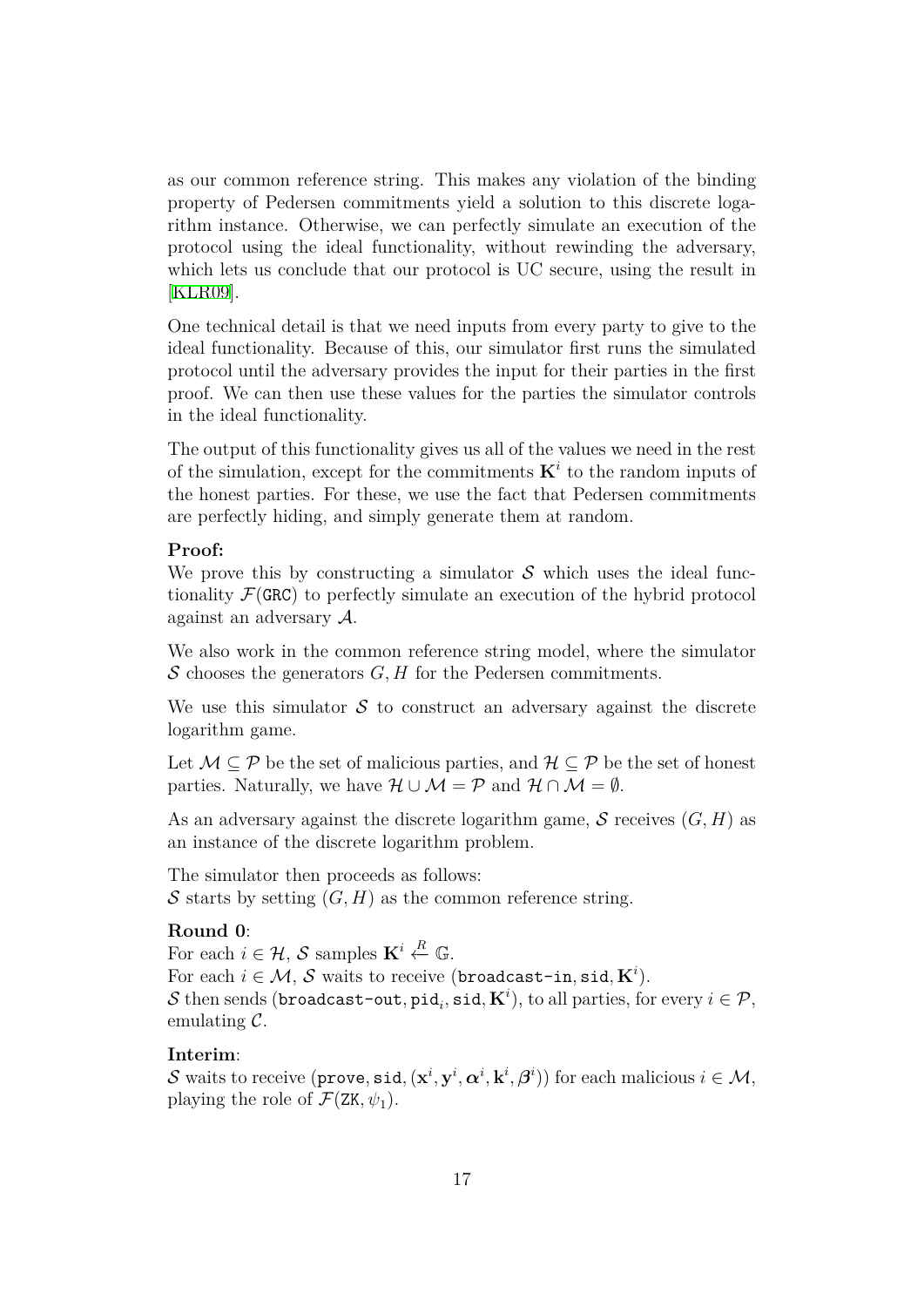*S* checks, for each *i*, that:

$$
\mathbf{X}^{i} \stackrel{?}{=} \mathbf{x}^{i} \cdot G
$$

$$
\mathbf{Y}^{i} \stackrel{?}{=} \mathbf{y}^{i} \cdot G + \boldsymbol{\alpha}^{i} \cdot H
$$

$$
\mathbf{K}^{i} \stackrel{?}{=} \mathbf{k}^{i} \cdot G + \boldsymbol{\beta}^{i} \cdot H
$$

otherwise,  $S$  sets bad-values $i<sup>i</sup> \leftarrow 1$ . *S* records the values  $\mathbf{x}^i, \mathbf{y}^i, \alpha^i, \mathbf{k}^i, \alpha^i$ , for  $i \in \mathcal{M}$ .

Now, in the real execution against  $\mathcal{F}(\text{GRC})$ , with real honest parties  $P_i$ , for each  $i \in \mathcal{M}$ , the parties  $S$  controls,  $S$  sends (input, sid,  $\mathbf{x}^i, \mathbf{y}^i, \boldsymbol{\alpha}^i, \mathbf{k}^i$ ) to  $\mathcal{F}(\texttt{GRC})$ .

 $\mathcal S$  receives (output,  $\texttt{sid}, \textbf{V}_1^1, \dots, \textbf{V}_d^n)$  in return, and records these values.

#### **Round** *r*:

For each round  $r \in [d]$ , *S* proceeds as follows:

*S* generates a new  $\pi_r^j$  for each  $j \in \mathcal{H}$ , and sends  $(\mathbf{V}_r^j, \pi_r^j)$  to every malicious *P*<sup>*i*</sup>, with  $i \in \mathcal{M}$ .

Unless  $r = 1$ ,  $S$  waits to receive (prove, sid,  $\hat{\mathbf{x}}^i$ ,  $\hat{\mathbf{y}}^i$ ,  $\hat{\boldsymbol{\alpha}}^i$ ,  $\hat{\boldsymbol{k}}^i$ ,  $\hat{\boldsymbol{\beta}}^i$ ) from each malicious  $P_i$ , for  $i \in \mathcal{M}$ , playing the role of  $\mathcal{F}(\mathbf{Z}K, \psi_r)$ . *S* then checks, for each *i*, that:

$$
\mathbf{X}^{i} \stackrel{?}{=} \hat{\mathbf{x}}^{i} \cdot G
$$

$$
\mathbf{Y}^{i} \stackrel{?}{=} \hat{\mathbf{y}}^{i} \cdot G + \hat{\boldsymbol{\alpha}}^{i} \cdot H
$$

$$
\mathbf{K}^{i} \stackrel{?}{=} \hat{\mathbf{k}}^{i} \cdot G + \hat{\boldsymbol{\beta}}^{i} \cdot H
$$

and sets bad-values $i_r^i \leftarrow 1$  otherwise.

The first check implies that  $\hat{\mathbf{x}}^i = \mathbf{x}^i$ . If it holds that  $\hat{\mathbf{y}}^i \neq \mathbf{y}^i$  or  $\hat{\mathbf{k}}^i \neq \mathbf{k}^i$ , then *S* has found a value *h* such that  $h \cdot G = H$ , as per Claim 2.2, and *S* aborts, returning *h*.

(Including when  $r = 1$ ) *S* generates a new  $\pi_r^i$ , and returns (proof,  $\pi_r^i$ ), playing the role of  $\mathcal{F}(ZK, \psi_r)$ .

 $\operatorname{Concurrently},\mathcal S$  plays the role of  $\mathcal F(\mathtt{ZK},\psi_r),$  responding to (verify,  $(\hat{\textbf{V}}^j_r)$  $\hat{\textbf{X}}^{j}, \hat{\textbf{X}}^{j}, \hat{\textbf{Y}}^{j}, \hat{\textbf{K}}^{j} ), \pi)$ queries. *S* checks that there exists some  $i \in \mathcal{P}$  such that  $\pi_r^i = \pi$ . *S* then returns:

$$
\hat{\textbf{V}}_{r}^{j} \stackrel{?}{=} \textbf{V}_{r}^{j} \wedge \hat{\textbf{X}}^{j} \stackrel{?}{=} \textbf{X}^{j} \wedge \hat{\textbf{Y}}^{j} \stackrel{?}{=} \textbf{Y}^{j} \wedge \hat{\textbf{K}}^{j} \stackrel{?}{=} \textbf{K}^{j} \wedge \texttt{bad-values}_{r}^{i} \neq 1
$$

*S* then waits to receive  $(\hat{\mathbf{V}}^i, \hat{\pi}_r^i)$  for every malicious party  $P_i$ , with  $i \in \mathcal{M}$ . *S* then checks if the query (verify,  $(\hat{\mathbf{V}}_r^i, \mathbf{X}^i, \mathbf{Y}^i, \mathbf{K}^i), \hat{\pi}_r^i$ ) would yield 1,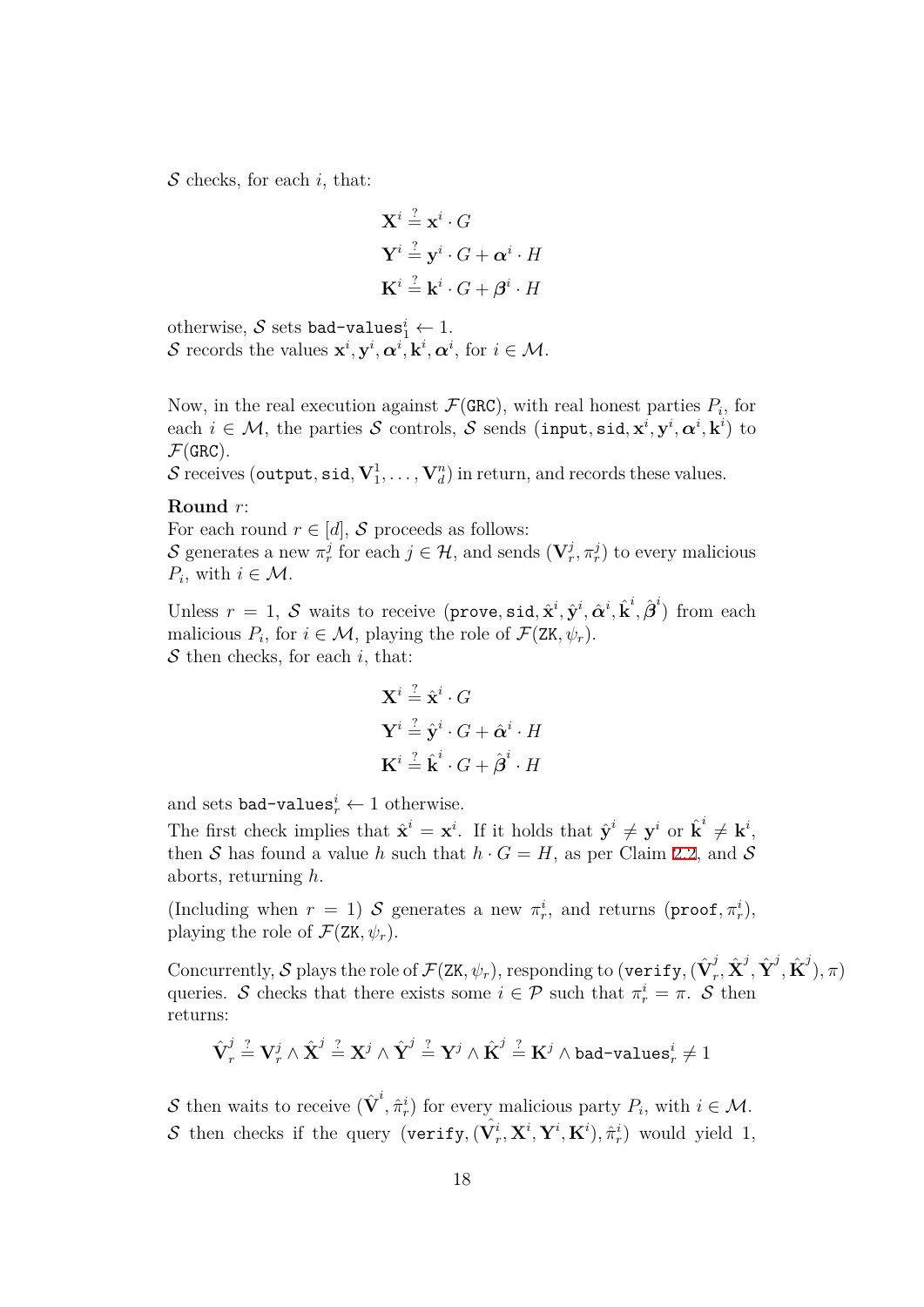according to the logic in the section above. (If  $\hat{\pi}^i_r$  doesn't match anything, the check is considered to fail). If this check fails, then *S* simulates every honest  $P_i$  aborting, with  $j \in \mathcal{H}$ , to abort, as if they'd seen an invalid proof themselves.

This concludes the simulation.

If *S* aborts with a value *h*, then they've successfully solved an instance of the discrete logarithm problem. Under our assumption that this problem is hard, this happens with negligible probability.

We argue that if  $S$  does not abort in this way, then the simulation is perfect. For the first round, because pedersen commitments are perfectly hiding, sampling a random  $K^i$  has an identical distribution as an honest party generating a pedersen commitment. For the rest of the protocol, all of our checks are equivalent to those made by honest parties. This is because the  $V_i^j$  values are necessarily computed correctly, and use the inputs provided by the parties the adversary *A* controls.

Because our simulator *S* is perfect, and doesn't rewind the adversary *A*, we conclude, using [KLR09], that our protocol satisfies universally composable security, in the hybrid model.

#### ■

### **4.3.1 Identifiable Abort**

We note that our protocol can be considered to have identifiable aborts, provided that the implementation of the broadcast functionality also has this property. After round 0, if a party causes an abort by providing an invalid proof, then that abort can be detected, since there will be a signed message containing this invalid proof, which can be used as evidence of cheating.

## **4.4 Practical Considerations**

In this section we describe a few additional details which might be useful for concrete implementations of the protocol.

#### **4.4.1 Sparse Proofs**

For simplicity, we have each homomorphism  $\varphi_i$  in the circuit take the entire input vector **x**. These homomorphisms may be *sparse*, in the sense that they only use a few of the elements in the input vector. It should be noted that in this case, the  $\varphi$ -proofs can be done as if only these select elements existed, which gives a smaller and faster proof.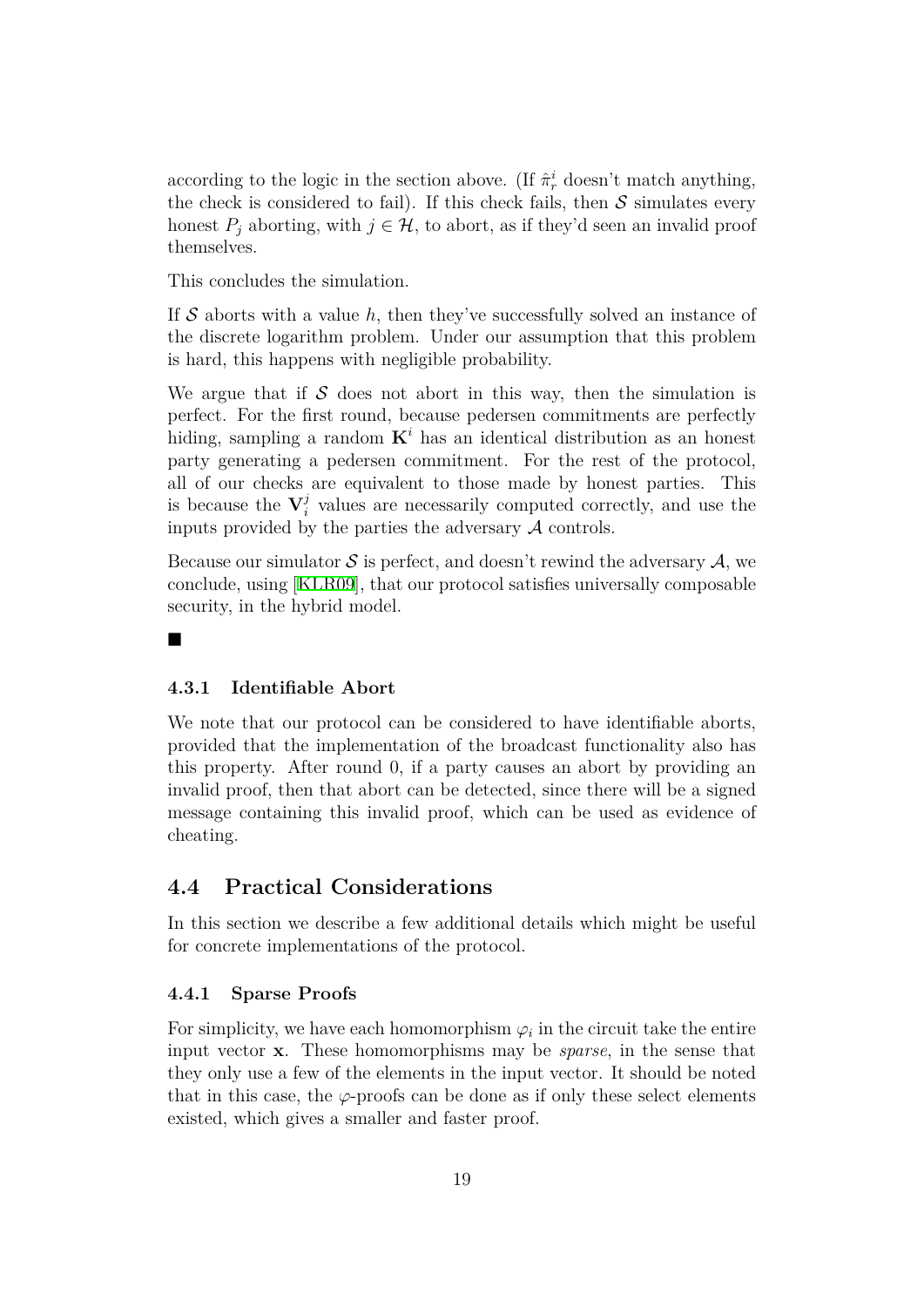### **4.4.2 Removing Random Commitments**

Some functionalities may not use any random input **k**. In this case, the first round can be omitted, since there's no need to commit to an empty vector. This actually improves the complexity of threshold encryption, as we'll see in Section 5.3.

#### **4.4.3 Parallel Echos**

In the description [of ou](#page-21-0)r protocol, we use one round for broadcasting the commitments to the random inputs, using our broadcast functionality. If we naively replace this functionality with the echo-broadcast in Protocol 2.2, we increase the round complexity, since that protocol requires 2 rounds. However, the second round of the echo-broadcast protocol is only needed to check the consistency of the broadcasted input; the parties already know [the](#page-8-0) input after the first round. Because of this, we can run this second round *in parallel* with the rest of the protocol, and thus incur no additional cost to round complexity.

#### **4.4.4 Parallel sid**

While there are different ways of instantiating the non-interactive proofs of knowledge Functionality 2.1, some of them heavily rely on the use of a unique session identifier sid. Because this particular identifier isn't needed in the first round, we can run a session identifier agreement protocol, such as [BLR04], in parallel wi[th t](#page-6-0)he first round. This improves the round complexity of the concrete protocol as compared to sequential composition.

## **4.5 Complexity**

The round complexity of our protocol is near-optimal, with only one additional round to provide commitments to random inputs, which can be omitted if the circuit doesn't use them.

We also argue that the concrete complexity of our protocol compares favorably with more specialized protocols. As noted before, the basic approach of locally computing the homomorphisms matches the basic strategy of specialized protocols. The overhead in our case comes from the additional *φ*-proofs we need to include, as well as computing additional commitments for the random inputs. Thankfully, these proofs are quite efficient. The cost of each proof is dominated by that of computing *φ* along with 1 or 2 scalar multiplications per input, to prove that the right inputs were used. While more expensive than specialized protocols, this is nonetheless a manageable amount of overhead for a generic protocol.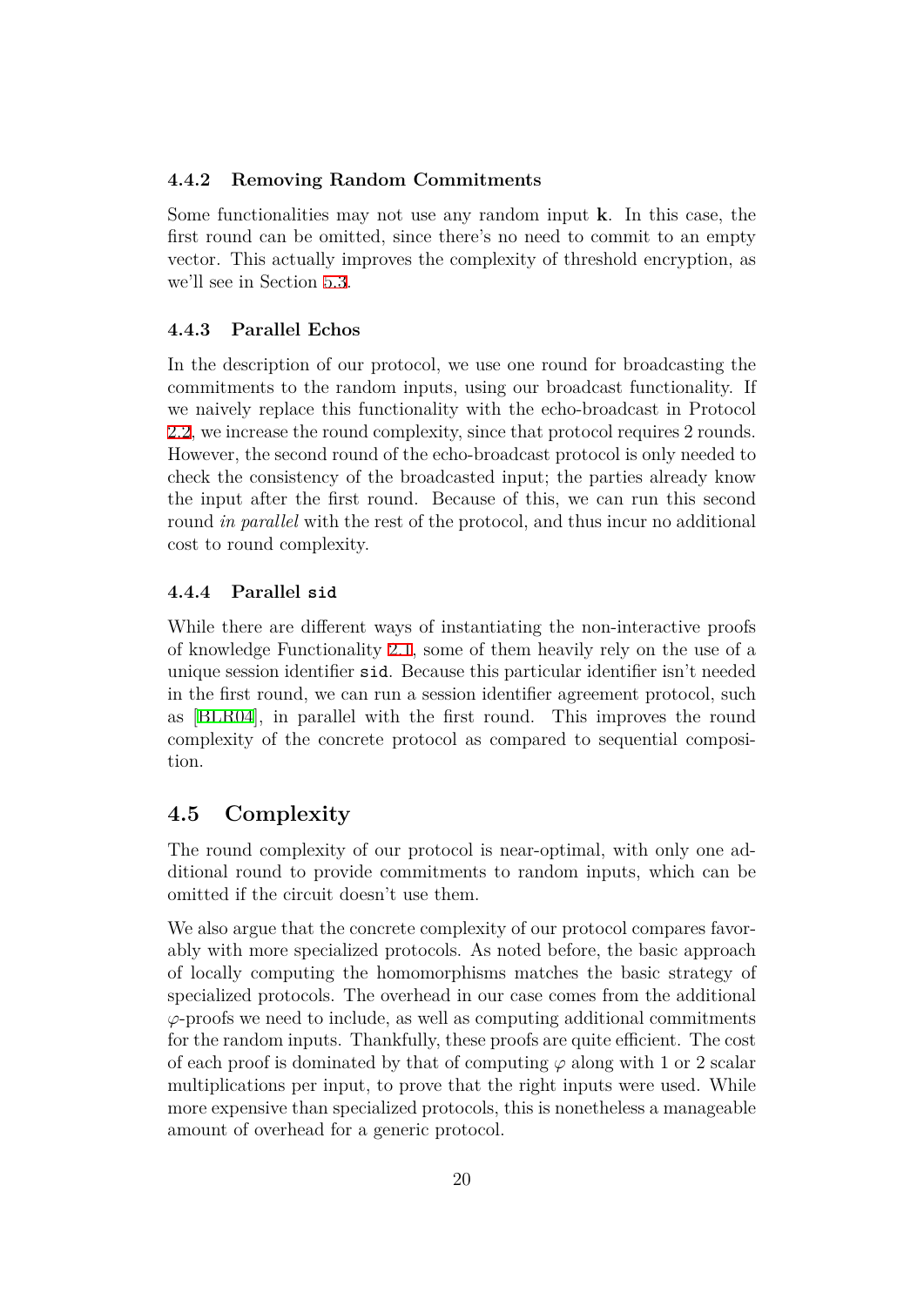# <span id="page-20-0"></span>**5 Applications**

In this section, we describe several applications of our protocol, by providing concrete GRCs for various functionalities. We also compare the complexity of our generic protocol, instantiated on these circuits, with specialized protocols computing the same functionality.

## <span id="page-20-1"></span>**5.1 Distributed Key Generation**

Distributed Key Generation (DKG) can be formulated in terms of group reconstruction circuits. This allows us to create a DKG protocol where the parties generate a common public key  $X$ , and where each party has a share  $x_i$  of the private key, such that  $\sum_i x_i \cdot G = x \cdot G = X$ .

We can formulate this as a GRC by having *x* be considered a random input to the protocol. Our circuit then consists of the single homomorphism:

 $\varphi(x) := x \cdot G$ 

Concretely, the protocol works by having each party generate a random share  $x_i$ , and broadcasting a Pedersen commitment  $K_i$ . The parties then send  $x_i \cdot G$ , along with a proof that this value matches the commitment  $K_i$  sent previously. The parties implicitly learn  $x_i$  through this process, even though this output isn't explicitly considered in the description of the circuit.

## <span id="page-20-2"></span>**5.2 Threshold Schnorr Signatures**

We've described the Schnorr signature functionality as a GRC before, but not yet in normalized form. In this form, our input consists of the private signature key  $x$ , as well as the nonce  $k$ . We then have two homomorphisms:

$$
\varphi_1(x, k) := k \cdot G
$$

$$
\varphi_2(K)(x, k) := k + H(K, m) \cdot x
$$

We can then instantiate our protocol with this circuit to get a threshold signature scheme, assuming that some other distributed key generation scheme is used. Given a threshold sharing of the private key *x*, we assume that a quorum of parties can generate a linear sharing of  $x$  as  $x_1 + \ldots$ .  $x_n$ , along with public key shares  $X_i := x_i \cdot G$ . This assumption matches the standard polynomial schemes used for threshold secret sharing, where Lagrange interpolation is used to derive linear shares. Using these linear shares, the parties then run our protocol to compute a signature.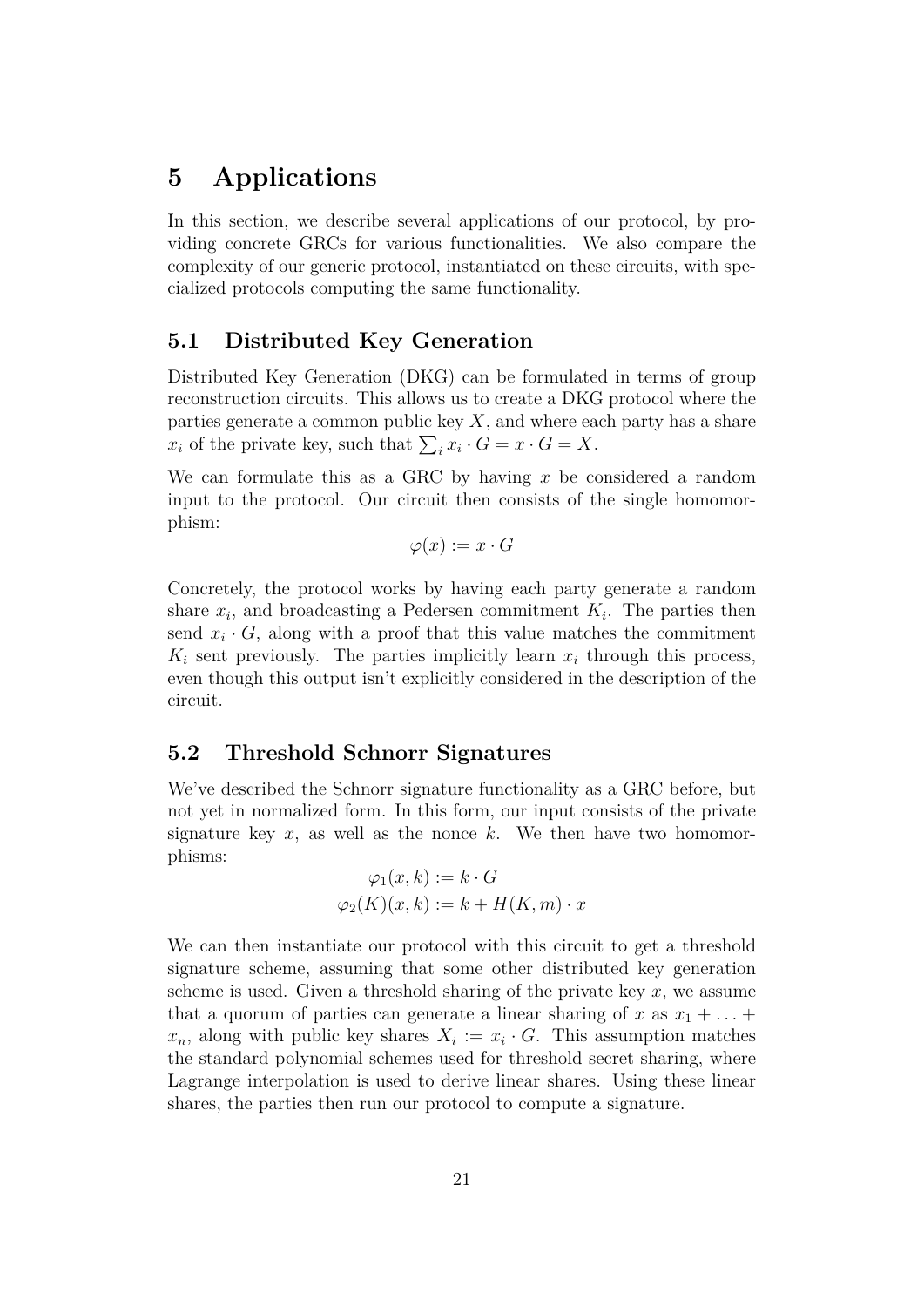The round complexity of this signing protocol matches that 3 round scheme of Lindell [Lin22]. The only additional security assumption we make is the hardness of the discrete logarithm in G, which makes our protocol relatively conservative, as Lindell's scheme purports to be. The concrete complexity of our pro[tocol](#page-27-2) is a bit higher, because of the extra proofs we need to compute, and our use of Pedersen commitments.

Our protocol compares disfavorably against 2 round signing protocols such as FROST [KG20], or MuSig2 [NRS21], which also have better concrete complexity.

## **5.3 Thr[esho](#page-26-2)ld Encryp[tion](#page-27-1)**

<span id="page-21-0"></span>We can create a threshold encryption scheme, by adapting ElGamal encryption [ElG85]. In this scheme, the ciphertext contains a group element  $R \in \mathbb{G}$ , and the value  $x \cdot R$  needs to be computed, using the private key  $x \in \mathbb{Z}/(q)$ .

This can [natura](#page-26-3)lly be described as a GRC, with a single input *x*, and a homomorphism:

 $\varphi_1(x) := x \cdot R$ 

Using the same key generation assumptions as for Schnorr signatures, we get a threshold encryption scheme. A quorum decrypts a message by deriving linear shares  $x = x_1 + \ldots + x_n$  of the private key, along with commitments  $X_i := x_i \cdot G$ , and then using our protocol to learn the value  $x \cdot R$ , which allows each party to decrypt the message. Our protocol also guarantees that the output matches the public key *X*.

We can skip the initial round, since no random input is needed, making our protocol only take a single round, which is optimal.

## **5.4 Polynomial Openings**

The polynomial commitment scheme of Kate et al. [KZG10] provides an efficient scheme for committing to a polynomial  $f \in \mathbb{F}_q[X]$ , as well as for computing evaluation witnesses. These witness are short proofs that a value  $f(z)$  corresponds to the evaluation of the commi[tted pol](#page-26-4)ynomial  $f$  at the point *z*.

We can capture both the commitment and evaluation procedures using the formalism of GRCs. This gives us a protocol for computing a commitment to a threshold-shared polynomial, as well as for evaluating that polynomial, and creating a witness for that evaluation.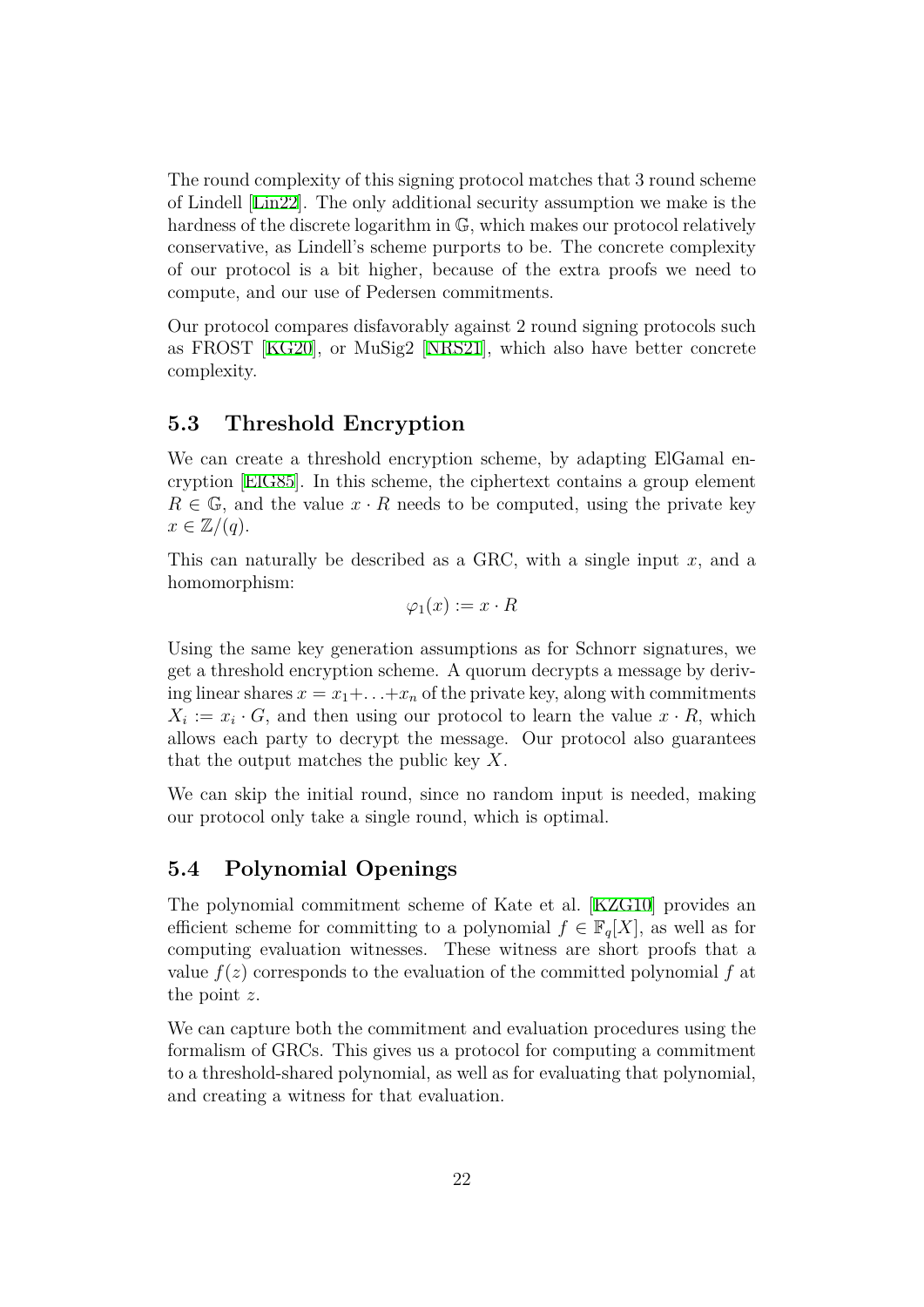We recapitulate only the necessary details of these schemes, referring the reader to the full paper by Kate et al. for the remaining details. The commitment scheme assumes the existence of a trusted setup  $G_0, \ldots, G_t \in \mathbb{G}$ , satisfying a special relationship, and allowing commitments for polynomials of degree *t*.

A commitment to a polynomial is computed as:

$$
\text{Com}(f) := \sum_i f_i \cdot G_i
$$

with  $f_0, \ldots, f_t$  denoting the coefficients of that polynomial.

An evaluation witness for *f* at the point *z* is computed by defining the polynomial:

$$
\psi_f(X) := \frac{f(X) - f(z)}{(X - z)}
$$

and then computing the witness as  $Com(\psi_f)$ .

If we interpret polynomials  $f \in \mathbb{F}_q[X]$  of degree  $t$  as vectors  $\mathbf{f} \in \mathbb{Z}/(q)^{(t+1)}$ , then we realize that both of these functionalities are already GRCs. This is because Com and  $f \mapsto \psi_f$  are both homomorphisms with respect to the vector **f**.

For Com this is evident. On the other hand, for calculating  $\psi_f$ , it's not immediately clear that this is homomorphic. First, note that polynomial evaluation is homomorphic:  $f(z) + g(z) = (f + g)(z)$ . Thus,  $f(X) - f(z)$ is also homomorphic with respect of *f*. Finally, note that division by a polynomial is also homomorphic. If  $f(X) = q_f(X)p(x)$ , and  $g(X) =$  $q_g(X)p(X)$ , then  $(f+g)(X) = (q_f+q_g)(X)p(X)$ .

Thus, both functionalities consist of a single homomorphism on the input vector, and are thus implementable as GRCs.

# **6 Limitations and Further Work**

In this work, we presented the formalism of group reconstruction circuits (GRC)s, as well as a simple protocol for computing them on secret shared inputs in the malicious setting. We expect future work to expand upon this formalism, and improve upon the protocol we've provided. In this section, we suggest several potential improvements to our formalism and the protocol we've described.

## **6.1 Intermediate Values**

Functionality 4.1, which our protocol implements, has the side effect of leaking the intermediate values  $V_r^1, \ldots, V_r^n$  at each round, rather than just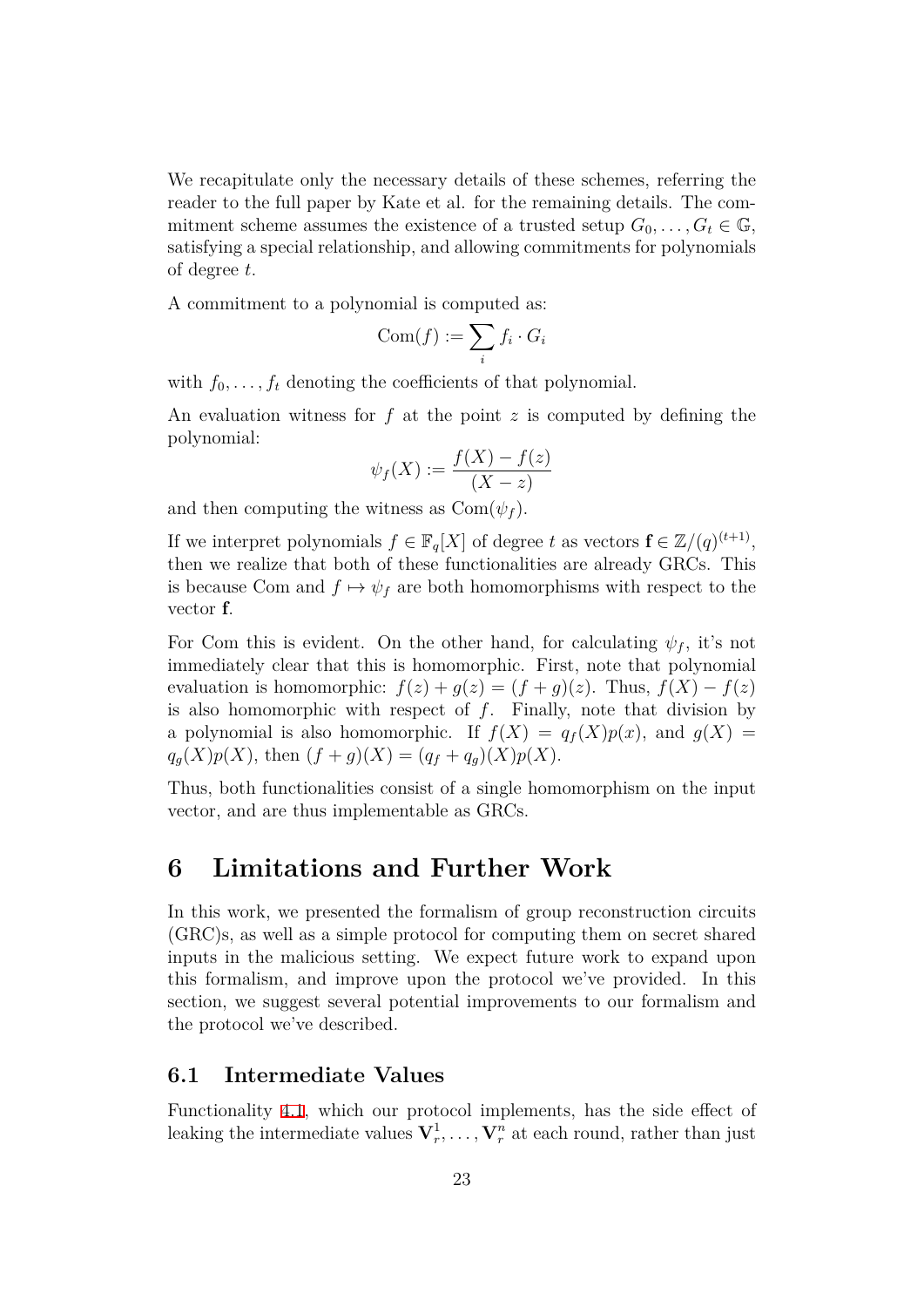their sum  $V_r := \sum_i V_r^i$ . For functionalities like Schnorr signatures, this doesn't reveal information about the secrets, but this may not be the case in general. A potential improvement would be to design a protocol such that only the sum  $V_r$  is revealed in each round.

## **6.2 Aggregating Commitments**

Our current protocol commits to vectors of values by using independent commitments. An alternative would be to commit to the entire vector with a single commitment. We would do this by using independent generators  $G_1, \ldots, G_m$ , and then defining commitments as the following sum:

$$
Com(\mathbf{y}, \alpha) := r \cdot H + \sum_i \mathbf{y}_i \cdot G_i
$$

Using these commitments have the advantage of a smaller communication cost. The computation cost would be slightly improved as well, since we have a single blinding factor  $\alpha$ , rather than an entire vector.

Directly applying this change would be disadvantageous for sparse homomorphisms. Proofs would no longer be faster for such homomorphisms. This is because the commitment now relies on the entire input vector, and so our proofs would need to use the entire input, even if the homomorphism for that round only used a small portion of that vector.

Further work might find a way to have the advantages of single element commitments, while also mitigating the overhead for sparse homomorphisms.

## **6.3 Aggregating Proofs**

Currently, our protocol requires verifying  $(n-1) \cdot d$  proofs: one for each layer, and each other party. A natural improvement would be to try aggregating these proofs, to reduce the cost of verifying them. This could be done by combining the proofs of different parties in a given round, or even combining proofs across different rounds. While *φ*-proofs have the advantage of being simple and efficient, they're not directly aggregatable, nor are they concise. We conjecture that improvements on these fronts might come from exploring other proof techniques.

## **6.4 Exploiting Circuit Structure**

One advantage of the GRC formalism is that our protocol can be used to implement a large number of functionalities. A disadvantage is that the protocol is less efficient compared to protocols tailored to a specific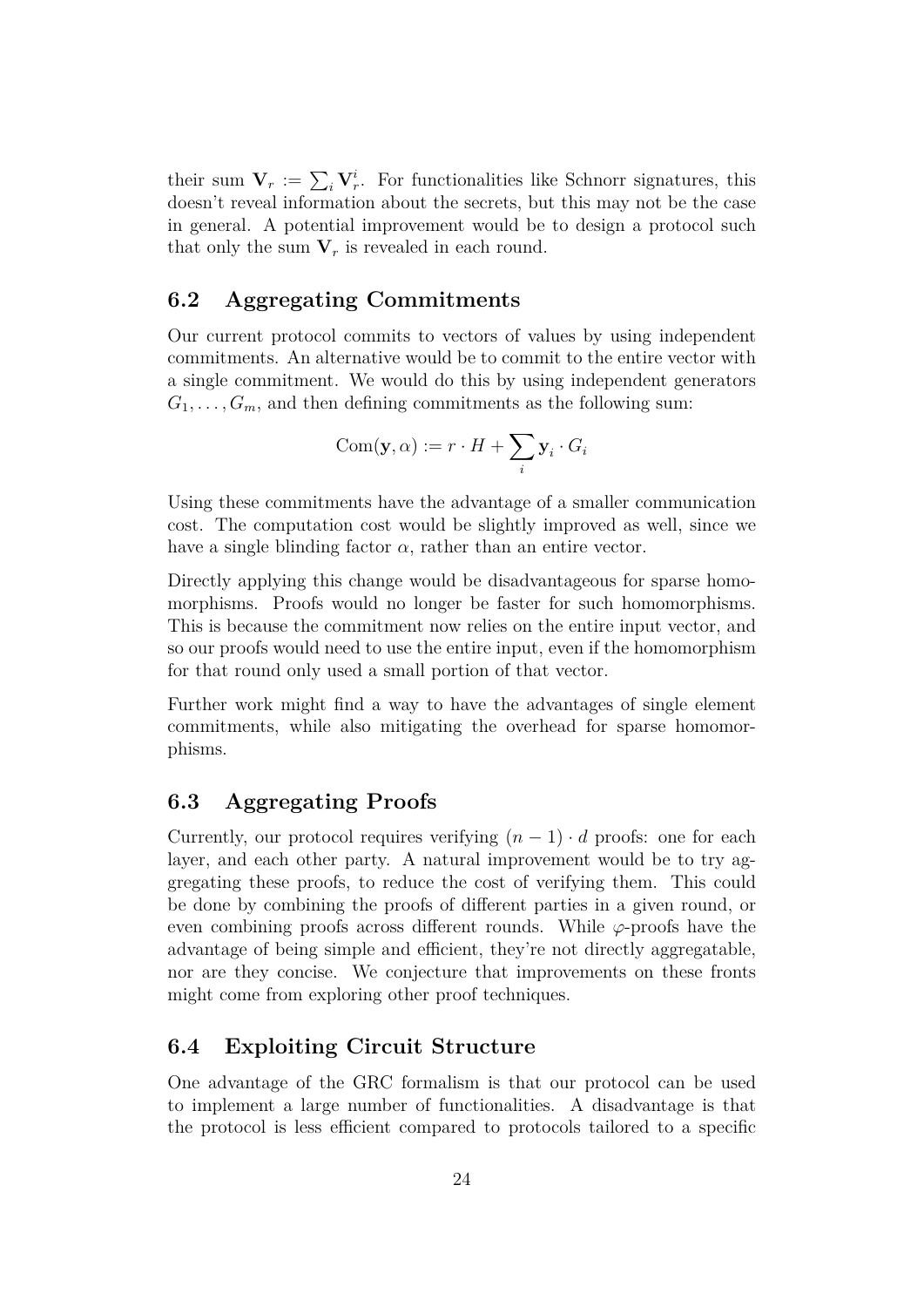functionality. Further work might be able to close this gap by exploiting specific patterns in circuits, while nonetheless remaining general.

If we look at the DKG protocol of Section 5.1, we include a proof that we know  $x_i$  and  $\beta$  such that  $x_i \cdot G = X_i$  and  $x_i \cdot G + \beta \cdot H = K_i$ . We do this via a  $\varphi$ -proof, but in this specific case, we could more efficiently prove this by simply revealing  $\beta$ . There's no need t[o hi](#page-20-1)de  $x_i \cdot G$  in this case, since the other parties learn this anyways. This pattern could be exploited more generally as well.

As another example, if we look at the Schnorr signature protocol we end up with in Section 5.2, we include a proof that the partial signature  $s_i$ :  $k_i + H(K, m) \cdot x_i$  was computed correctly. This proof is in fact redundant, because it suffices to verify the final signature computed by the protocol is valid. This is an[oth](#page-20-2)er repeatable pattern, wherein many functionalities are *self-verifying*, to a certain extent, in the sense that the output already has some means of validation. Further work could try and more precisely quantify what this property means, and to what extent it can replace the use of proofs inside the protocol.

## **6.5 Threshold Interpretations**

One limitation of our current semantics for GRCs is that we require the inputs to have a *linear* secret sharing. It might be interesting to explore an alternative interpretation in which we work directly with inputs using a threshold secret sharing, throughout the entire protocol.

For example, in our DKG protocol, we produce linear shares of the public key. Most applications would rather have a threshold secret sharing instead. Instead of interpreting the random nodes in our GRC by having each party generate their own linear share, we could instead use a verifiable secret sharing (VSS) protocol, such as [Fel87], and create a threshold secret sharing of this random value. Applying this to the DKG circuit, we would get a protocol directly usable for generating keys for threshold encryption or signing.

This alternative interpretation could also be useful for signing or encryption as well, in order to create a more robust protocol. If we take Schnorr signatures as an example, our current protocol takes the approach of first having the quorum of signers derive a linear secret sharing of the secret, and then having the entire quorum interact throughout the remainder of the protocol. The disadvantage of this approach is that we can't tolerate any failures from the signers after the start of the protocol, even if more than a threshold remain. In contrast, the protocol of Stinson et al. [SS01], can continue as long as at least a threshold of signers remains, tolerating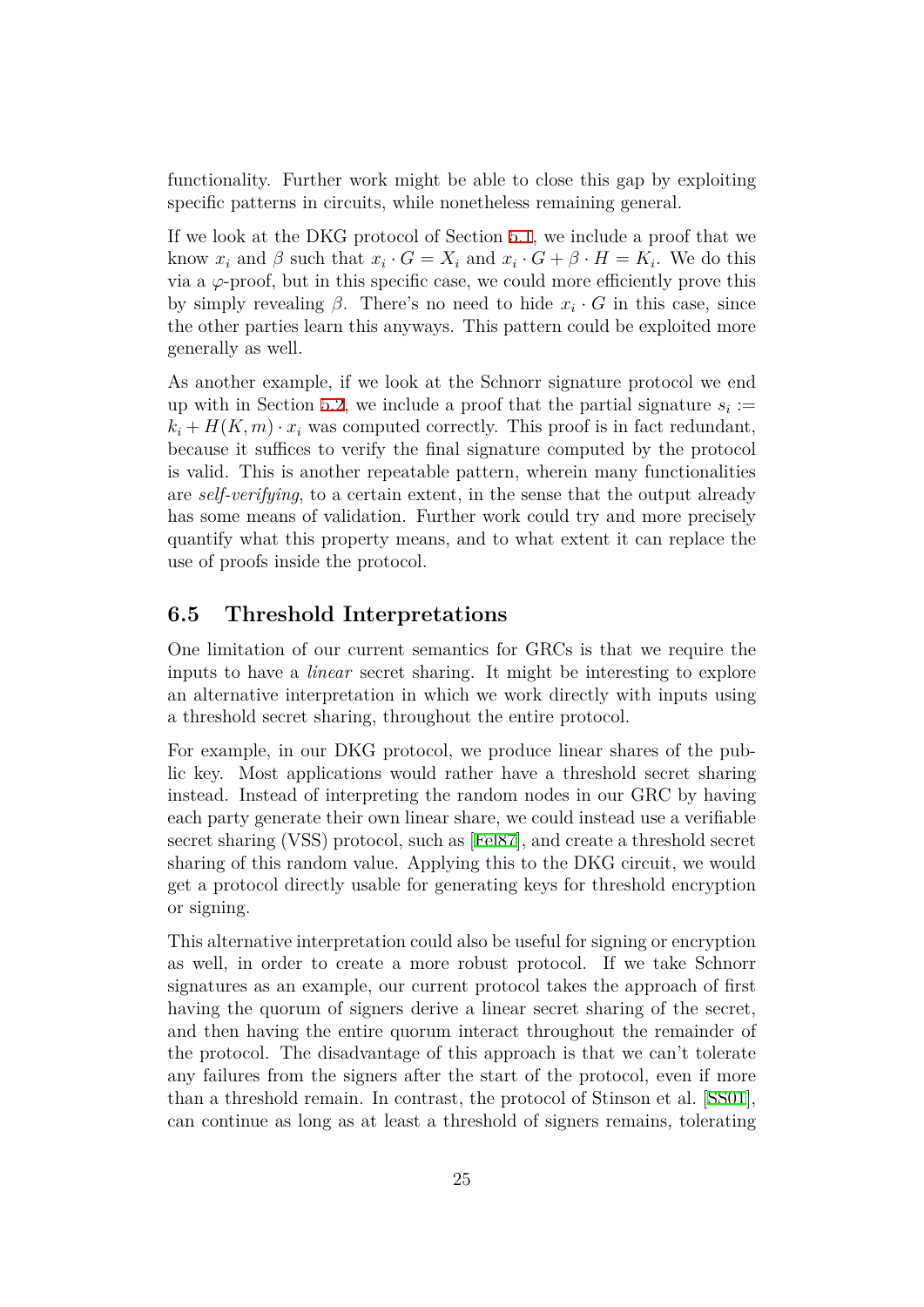failures. It does this by using threshold secret sharings for every value, which ensures that the parties will be able to reconstruct the final signature, provided at least a threshold remains by the end of the execution. Using a threshold interpretation of GRCs would bring this kind of robustness to a variety of different functionalities.

# **7 Conclusion**

In this work, we generalized various functionalities, including signatures, encryption, and polynomial commitments, under the novel formalism of *group reconstruction circuits* (GRC)s.

We then constructed an efficient MPC protocol to compute these circuits on secret shared inputs, and proved it to be UC secure against malicious adversaries.

This construction immediately yields UC secure protocols for threshold Schnorr signatures, ElGamal encryption, and polynomial commitments.

While we've given a handful of examples of how GRCs can be used in this work, we hope that they might prove useful for other functionalities, given their generality. Hopefully, further work can improve on the simple protocol we've constructed in this work, further closing the gap between functionality-specific and generic protocols.

# **References**

- <span id="page-25-1"></span>[BDF+15] Thomas Baignères, Cécile Delerablée, Matthieu Finiasz, Louis Goubin, Tancrède Lepoint, and Matthieu Rivain. Trap Me If You Can – Million Dollar Curve. 2015.
- [BLR04] Boaz Barak, Yehuda Lindell, and Tal Rabin. Protocol Initialization for the Framework of Universal Composability. 2004.
- <span id="page-25-0"></span>[Can01] Ran Canetti. Universally composable security: A new paradigm for cryptographic protocols. In *Proceedings 42nd IEEE Symposium on Foundations of Computer Science*, pages 136–145. IEEE, 2001.
- <span id="page-25-3"></span>[CCL15] Ran Canetti, Asaf Cohen, and Yehuda Lindell. A Simpler Variant of Universally Composable Security for Standard Multiparty Computation. In *CRYPTO 2015*, volume 9216, pages 3–22. Springer, Berlin, Heidelberg, 2015.
- <span id="page-25-2"></span>[Dam02] Ivan Damgård. On Σ-protocols. 2002.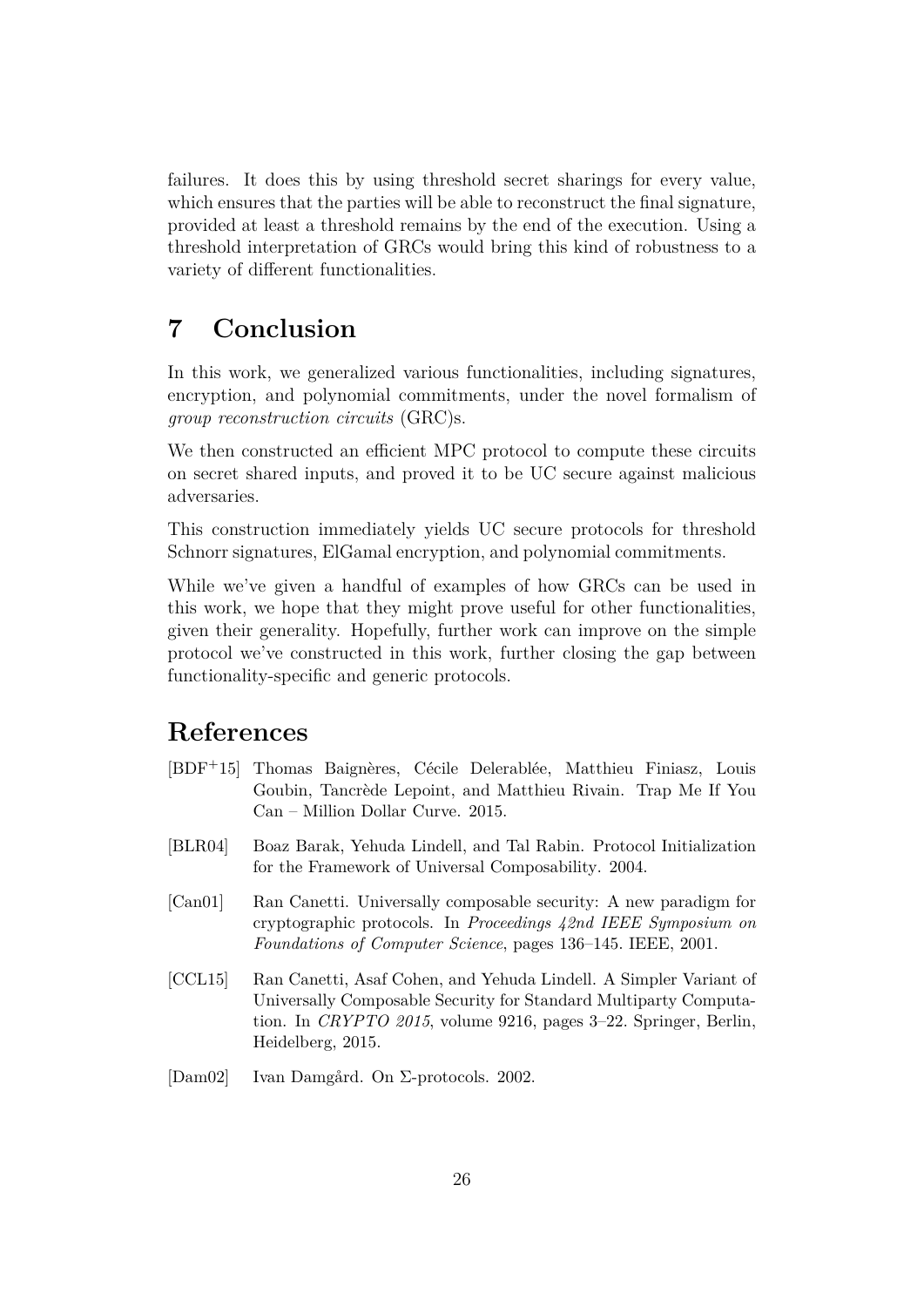- <span id="page-26-0"></span>[Des88] Yvo Desmedt. Society and Group Oriented Cryptography: a New Concept. In *CRYPTO '87*, LNCS, pages 120–127, Berlin, Heidelberg, 1988. Springer.
- <span id="page-26-1"></span>[DF90] Yvo Desmedt and Yair Frankel. Threshold cryptosystems. In *CRYPTO '89*, LNCS, pages 307–315, New York, NY, 1990. Springer.
- <span id="page-26-3"></span>[ElG85] Taher ElGamal. A Public Key Cryptosystem and a Signature Scheme Based on Discrete Logarithms. In *CRYPTO '84*, LNCS, pages 10–18, Berlin, Heidelberg, 1985. Springer.
- [Fel87] Paul Feldman. A practical scheme for non-interactive verifiable secret sharing. pages 427–438, Los Angeles, CA, USA, October 1987. IEEE.
- <span id="page-26-6"></span>[FIP11] Michael J. Fischer, Michaela Iorga, and René Peralta. A public randomness service. pages 434–438, July 2011.
- <span id="page-26-7"></span>[Fis05] Marc Fischlin. Communication-Efficient Non-interactive Proofs of Knowledge with Online Extractors. In *CRYPTO 2005*, volume 3621 of *LNCS*, pages 152–168. Springer, Berlin, Heidelberg, 2005.
- <span id="page-26-8"></span>[FS06] Amos Fiat and Adi Shamir. How To Prove Yourself: Practical Solutions to Identification and Signature Problems. In *CRYPTO '86*, volume 263 of *LNCS*, pages 186–194. Springer, Berlin, Heidelberg, 2006.
- <span id="page-26-9"></span>[GL05] Shafi Goldwasser and Yehuda Lindell. Secure Multi-Party Computation without Agreement. *Journal of Cryptology*, 18(3):247–287, July 2005.
- <span id="page-26-5"></span>[Ica09] Thomas Icart. How to Hash into Elliptic Curves. In *CRYPTO 2009*, volume 5677 of *LNCS*, pages 303–316. Springer, Berlin, Heidelberg, 2009.
- <span id="page-26-2"></span>[KG20] Chelsea Komlo and Ian Goldberg. FROST: Flexible Round-Optimized Schnorr Threshold Signatures. *Cryptology ePrint Archive*, 2020.
- <span id="page-26-10"></span>[KLR09] Eyal Kushilevitz, Yehuda Lindell, and Tal Rabin. Information-Theoretically Secure Protocols and Security Under Composition. 2009.
- [KS11] Stephan Krenn and Victor Shoup. A Framework for Practical Universally Composable Zero-Knowledge Protocols. In *ASIACRYPT 2011*, volume 7073 of *LNCS*, pages 449–467. Springer, Berlin, Heidelberg, 2011.
- <span id="page-26-4"></span>[KZG10] Aniket Kate, Gregory M. Zaverucha, and Ian Goldberg. Constant-Size Commitments to Polynomials and Their Applications. In *ASI-ACRYPT 2010*, volume 6477 of *LNCS*, pages 177–194. Springer, Berlin, Heidelberg, 2010.